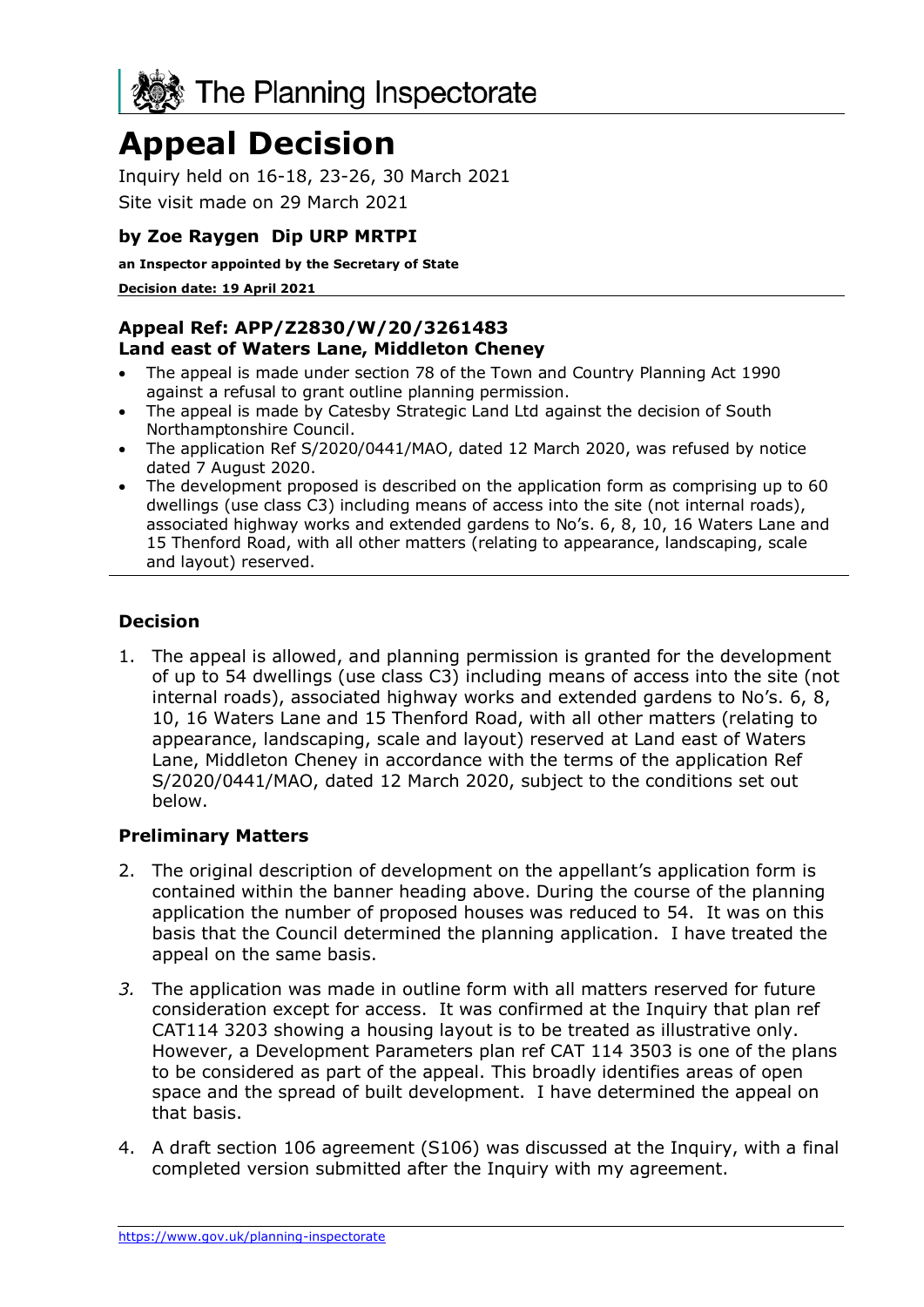- 5. The S106, which is a material consideration, includes obligations relating to financial contributions towards allotments, refuse provision, early years and primary education, libraries, healthcare, playing fields and secures the provision of open space and its maintenance and affordable housing and a travel card for each dwelling. In addition, the agreement secures the provision of two bus shelters and their maintenance, the application for a Traffic Regulation Order (TRO) to cover the relocation of the 30mph speed limit along Waters Lane, a contribution towards the upgrade of Public Right Of Way (PROW) AU15 and measures to secure the additional garden land for neighbouring residential properties. There is also a monitoring fee payable to the Council to monitor the provisions of the S106. Prior to the Inquiry the Council had submitted a Planning Obligations and Community Infrastructure Levy (CIL) Compliance Statement. I have had regard to the both documents in my consideration of the appeal.
- 6. I heard two appeals at the Inquiry, both regarding sites within Middleton Cheney. The documents listed at the end of this decision therefore also include documents which are relevant to the separate appeal. <sup>1</sup> Evidence that I heard regarding housing land supply and requirement as well as policy matters is relevant to both cases.
- 7. On 1 April 2021, South Northamptonshire Council ceased to exist and became part of the unitary authority known as West Northamptonshire Council. For the purposes of this appeal I have referred to the individual Councils given that that is how the evidence was presented to me. The administrative changes make no difference to my reasoning or the outcome of this decision.

## **Main Issues**

- 8. The main issues are:
	- Whether or not the Council is able to demonstrate a five year housing land supply; and,
	- The effect of the proposal on the identified strategy for growth for the District.

## **Reasons**

## *Five Year housing land supply*

## *Background*

9. South Northamptonshire Council (SNC) has for some time worked alongside Northampton Borough Council (NBC) and Daventry District Council (DDC) to seek to provide sufficient housing land. SDC and DDC each plan to accommodate some of the housing need for NBC (which cannot, and has not been able for some time, meet its needs within its boundaries). To that end (amongst others) the JCS was adopted in 2014 to cover the three authorities. That document clearly sets out the expected scale and distribution of housing development and includes an area known as the Northampton Related Development Area (NRDA). This includes the administrative area of NBC and parts of DDC and SNC. It has its own housing allocation within the JCS, and the

<sup>&</sup>lt;sup>1</sup> Land south of Thenford Road Appeal ref APP/Z2830/W/20/3259839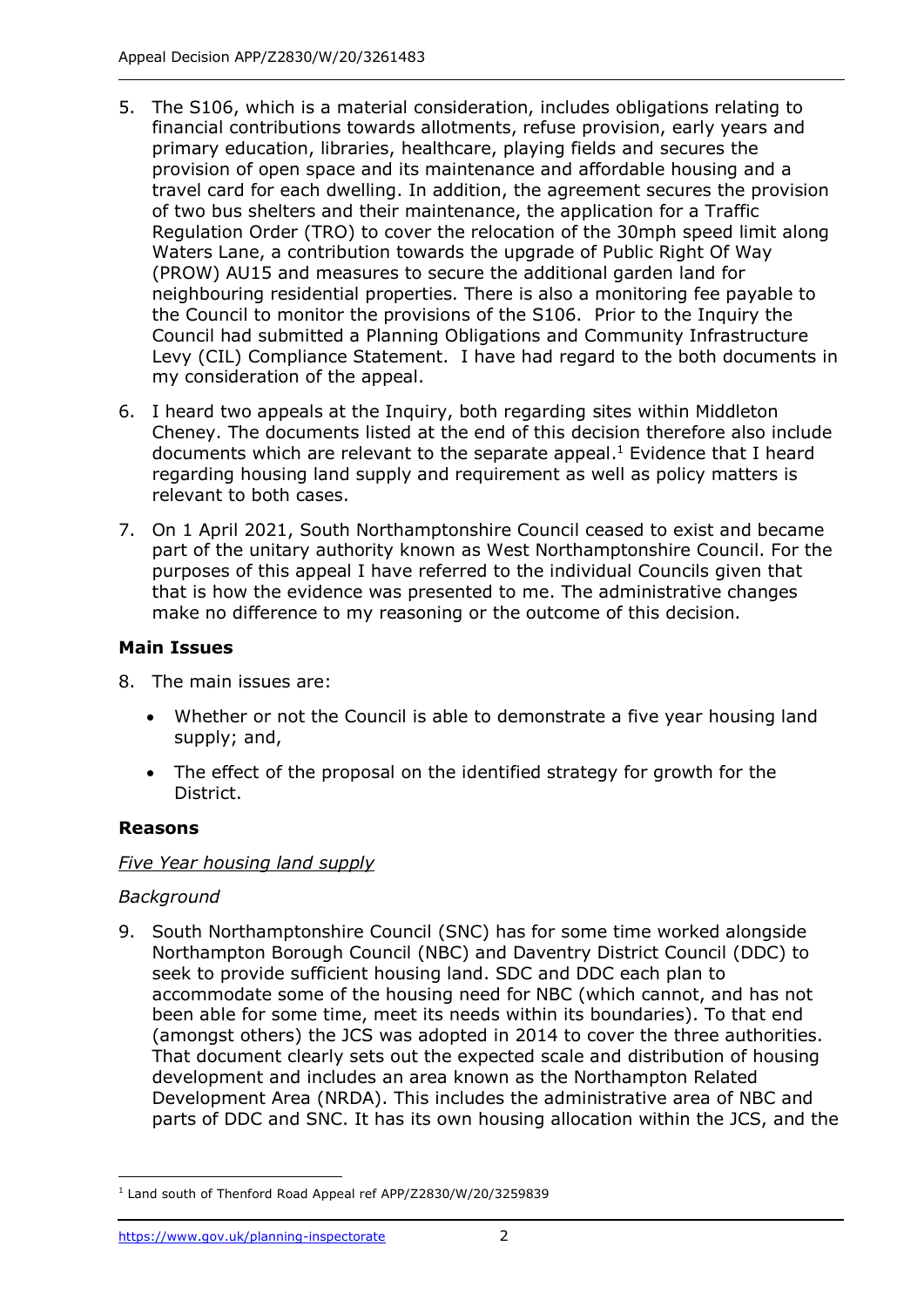needs of Northampton are to be met in part, in sustainable urban extensions (SUEs) sitting in Daventry and South Northamptonshire.

- 10. The monitoring of housing delivery by all three Councils has been done on the basis of the three Plan areas, rather than administrative boundaries, as the Plan areas fundamentally underlie one of the sixteen objectives of the JCS, namely to provide a range of housing in sustainable locations to ensure all residents have access to a home that they can afford and that meets their needs. To do that, housing development will be focused at the most sustainable location of Northampton, supported by Daventry, and Towcester and Brackley in their roles as rural service centres, with limited development in the rural areas to provide for local needs and support local services.
- 11. The LPP2 was adopted by the Council in 2020 and covers the whole of the administrative area of SNC, including that within the NRDA. It follows the approach to the distribution of housing within the JCS, but does not make allocations for additional housing within South Northamptonshire, as the overall strategic housing needs set out within the JCS for the towns of Towcester and Brackley and the rural areas will be met, and in the case of the rural areas exceeded through the delivery of homes in excess of the number in Policy S3 of the JCS.
- 12. However, the Council acknowledges that there will continue to be a need for new affordable and market homes, both to meet current government policy and, in addition, to ensure the sustainability of the rural areas. Therefore, policies in the LPP2 include revisions to the Settlement Hierarchy, to reflect the current levels of services and facilities, in addition to accessibility to surrounding settlements; a review of settlement confines; clarity on how development proposals within development confines will be managed and exceptions to the above policy approaches including self-build, starter homes and other routes to low cost, affordable and entry level housing.
- 13. Against that background it is acknowledged that the SUEs have not yet delivered at the pace anticipated by the housing trajectory and it is common ground that the deliverable housing land supply for the NRDA falls well short of 5 years, being in the region of 2.64 years (31 March 2018). In comparison, the Council is claiming a five year housing land supply of 8.18 years within the Plan area of SNC, excluding the NRDA for the purposes of this appeal. The appellant fundamentally disagrees with this figure, for a number of reasons mainly relating to the way the Council has calculated its housing requirement, although some aspects of the deliverable supply are also disputed. As a result, the appellant's preferred figure is 3.27 years. However, the Statement of Common Ground on Five Year Housing Land Supply (SOCGHLS) includes 28 different scenarios and consequent housing supply figures on which I was presented with evidence at the Inquiry.

## *Requirement*

- 14. The first point to be addressed is whether the Council should be using the figures in the JCS for the calculation of the requirement, or those relating to Local Housing Need (LHN) using the standard methodology set out in the Planning Practice Guidance (PPG).
- 15. Paragraph 73 of the National Planning Policy Framework (the Framework) states that local planning authorities should identify and update annually a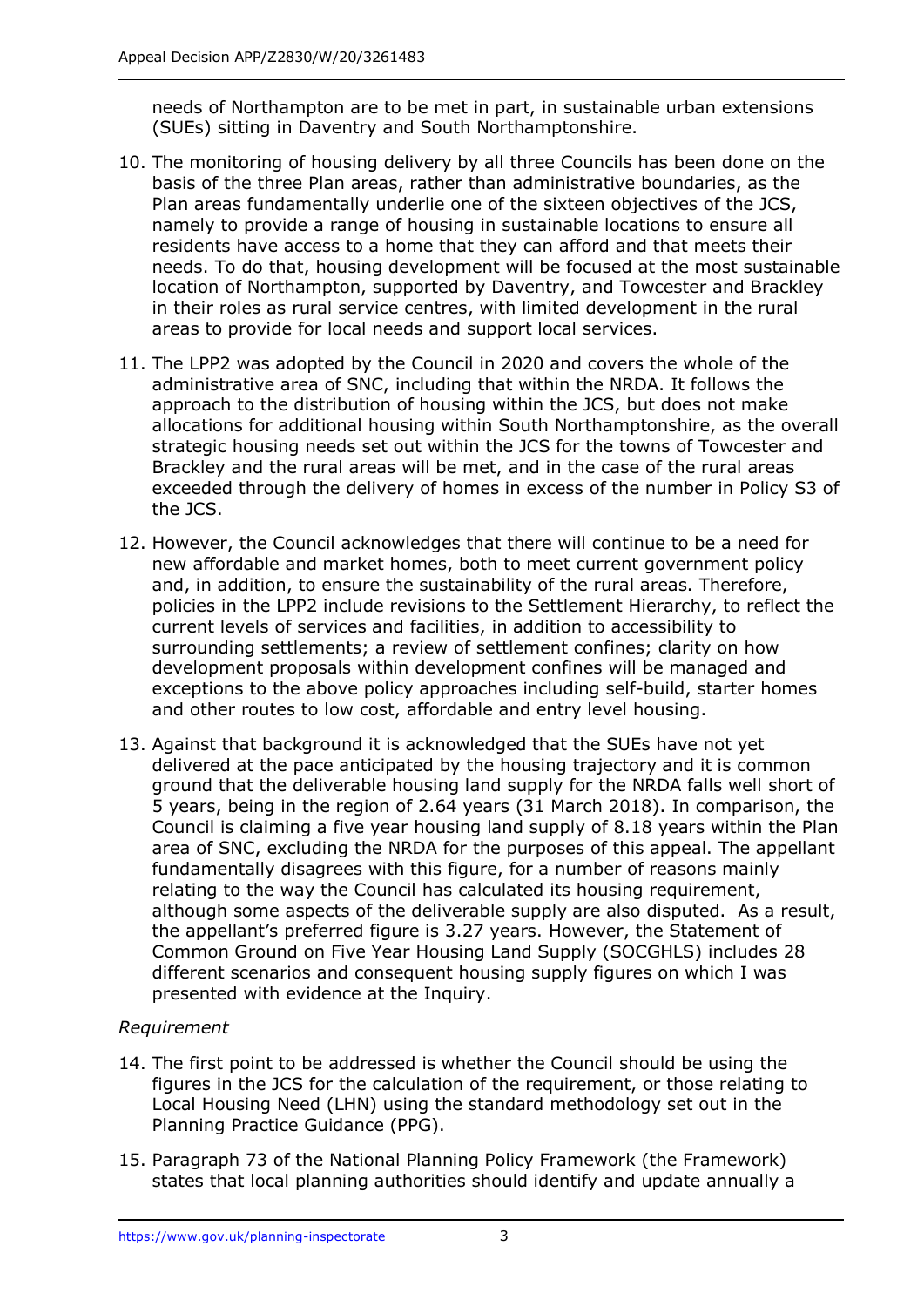supply of specific deliverable sites sufficient to provide a minimum of five years' worth of housing against their housing requirement set out in adopted strategic policies or against their LHN where the strategic policies are more than five years old. Footnote 37 of the Framework advises that that is unless strategic policies have been reviewed and found not to require updating.

- 16. The JCS was adopted in 2014 and therefore clearly is more than five years old. As well as the contents of footnote 37 of the Framework noted above, there is a requirement as set out in paragraph 33 that plans be reviewed at least once every five years and updated as necessary. In October 2018, the Councils published their West Northamptonshire Strategic Plan (or Joint Core Strategy Review) Scoping Document (the SD). Within that document there is a clear consensus and commitment from the partner Councils to prepare a joint spatial plan to replace the JCS. A number of reasons are cited for the new plan, including the requirement to move to using the LHN from December 2019 (when the JCS would be 5 years old), a shortfall in delivery of housing of 14.5% (as at 31 March 2018) with the principal challenges being within the NRDA and the proposed growth around the Cambridge-Milton Keynes-Oxford corridor, which would need to address a longer time frame than that within the current JCS. The review has now commenced with the Councils having published a Regulation 18 version of that Plan.
- 17. It seems to me therefore that, for a number of reasons, having reviewed the JCS, the Councils have agreed that there is likely to be an updated housing requirement principally due to proposed growth over a longer time period than the existing JCS and significant under delivery of housing within the NRDA. This was agreed by Mr Goodall for the Council in cross examination.
- 18. In January 2020 the West Northamptonshire Joint Planning and Infrastructure Board considered a report regarding a review of policies (the Review) in accordance with paragraph 33 of the Framework. Given that there was already a commitment to prepare a new Strategic Plan the Review undertakes what it refers to as a proportionate light touch approach.
- 19. The Review considers the key issue of housing requirements as set out, on the Council's case, in Policies S1, S3, S4 and S6 of the JCS. Three of those policies are found to be up to date and in accordance with the Framework. However, in respect of Policy S3, it concludes that while the Strategic Plan will review the scale of housing provision using the national methodology to calculate LHN as a starting point over the extended plan period up to either 2041 or 2050, in the interim, the housing requirement figures in policy S3 should continue to be used for the purposes of calculating 5-year land supply. This is because the residual housing requirement in the JCS is over 6,700 dwellings higher than the LHN figure and, having regard to the Framework's objective of boosting housing supply, this is considered to provide a sufficient level of contingency during the transition period to the new Plan.
- 20. This, the appellant says is wrong. Having already found that the JCS requires updating (not least because of the use of LHN and significant under delivery) then how can a subsequent review not find the strategic policies to require updating for the purposes of paragraph 73 of the Framework, particularly as there is no explicit finding in the Review that Policy S3 does not require updating and there is an existing commitment to do precisely that. The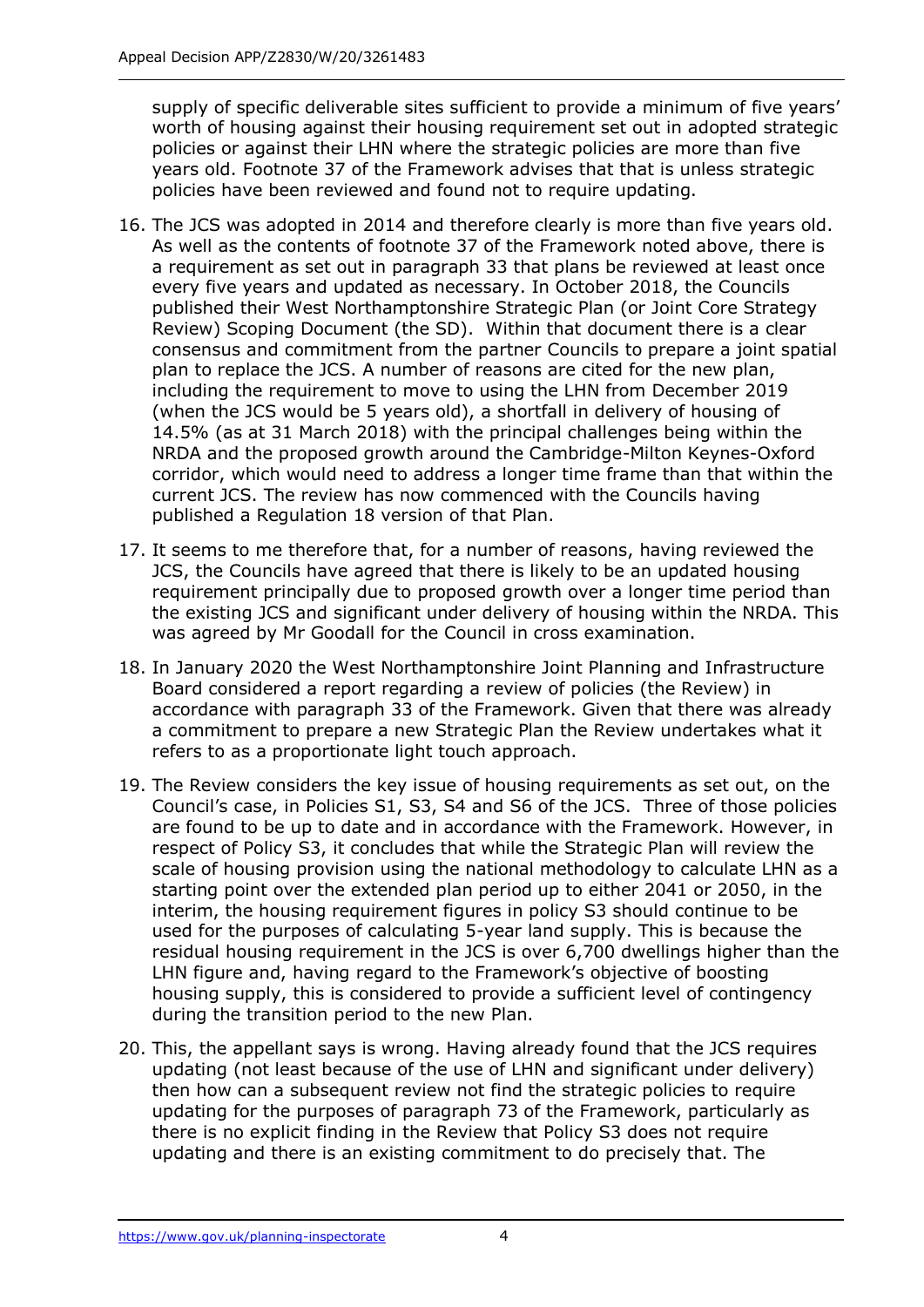appellant's view is supported by legal opinion.<sup>2</sup> Furthermore, there is no provision within Paragraph 73 for an interim solution - either the policies in the JCS do not require updating, or the LHN figures need to be used.

- 21. Paragraph 31 of the Framework states that the review of all policies should be underpinned by relevant and up to date evidence, which should be adequate and proportionate. In light of the existing commitment to prepare a new Strategic Plan, then the Review has been proportionate in its approach. Whether it is adequate, given the existing commitment to review the JCS and update, is another matter.
- 22. Essentially, my understanding is that the existing JCS requires updating to extend its timescale and to allow for more growth over a longer time period and address the under delivery in the NRDA. In the meantime however, the Review has found the spatial strategy of the Councils to be sound and the housing figures in Policy S3 fit for purpose, given that the residual figure in the JCS is higher than would be the case if using the LHN.
- 23. Mr Richards for the appellant, sought to demonstrate that for SNC, the agreed LHN figure of 507 dwellings per annum is higher than the 351 per annum used by the Council in its analysis of five year housing land supply. However, he accepted in cross-examination that the 351 figure excluded any requirement in the NRDA. When those figures are taken into account the number per annum, whether based on need or delivery figures, would be significantly above 507.
- 24. This is an unusual circumstance. While I accept that the high residual requirement figure in the JCS is largely due to an under delivery against expectations in the NRDA, using an LHN that would result in a lower requirement than the JCS would be counterintuitive to the Government's objective to significantly boost the supply of homes. Furthermore, if LHN figures were to be used, they would be based on the administrative area of the Council, rather than the Plan based approach in West Northamptonshire, and this is a key plank of the Council's spatial strategy which has been found in the Review to accord with the Framework and is up to date (Policy S1). In particular, it reflects the advice in paragraph 59 of the Framework that it is important that a sufficient amount and variety of housing land can come forward where it is needed.
- 25. I also note that paragraph 33 of the Framework states that a significant change in LHN will mean that relevant strategic policies will need updating. The PPG advises that a significant change will have occurred where the Plan requirement is adopted prior to LHN and the LHN figure is higher than the Plan figure<sup>3</sup>. In this case though, the Plan figure is higher than LHN.
- 26. While on the face of it, it appears that there has, for the purposes of paragraph 73 of the Framework, been a finding by the Councils that strategic policies regarding the housing requirement require updating, this is primarily due to matters relating to an extension of the plan period and a need to accommodate larger growth for the extended Plan period. But in this particular instance, using a LHN figure which would result in a lower requirement than the existing JCS and is not based on the plan areas of the JCS underlying its spatial strategy (which has been found up to date via Policy S1) would be contrary to

<sup>2</sup> Appendix 3 Mr Richards Proof of Evidence

<sup>3</sup> Paragraph: 062 Reference ID: 61-062-20190315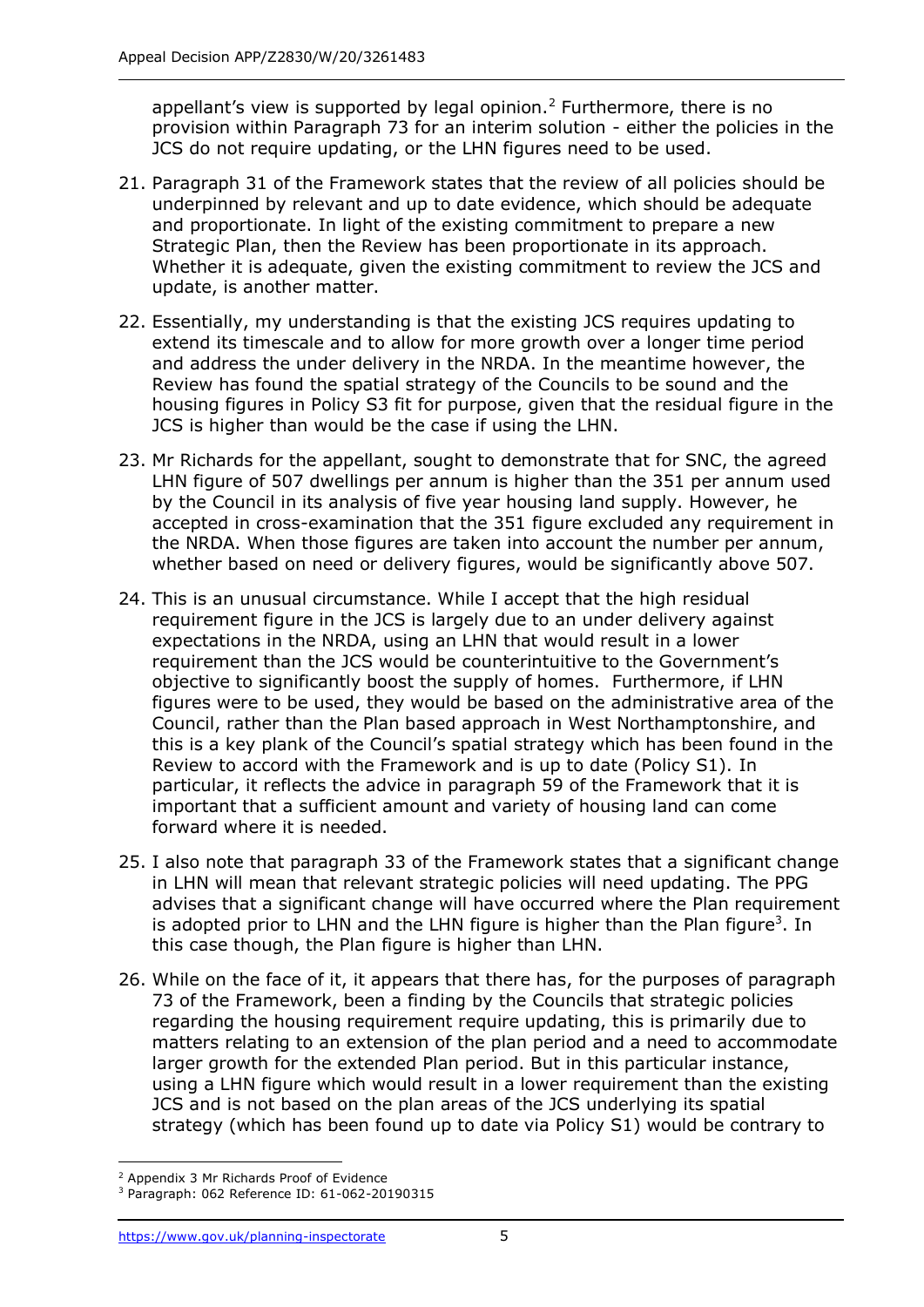the Government's aim as set out in the Framework, of significantly boosting the supply of homes where they are needed. Therefore, in my view, the figures in the JCS should continue to be used for the purposes of defining the five year housing requirement.

## *Inclusion of the NRDA*

- 27. The Council is of the view that the housing requirement figures are based on the Plan area approach set out in the JCS and therefore, to have a requirement for five year housing land purposes which includes the NRDA would be contrary to that approach.
- 28. The appellant's view is that as paragraph 73 of the Framework refers to *local planning authorities*… then it should be the Council based administrative area that the five year housing land requirement is based on. Furthermore, there is nothing in the JCS that refers to the monitoring of five year housing land supply on a Plan area basis, notwithstanding that this is how it has been done for a number of years by all three constituent authorities.
- 29. In my view the Plan area based approach clearly underlies the Council's spatial strategy to provide new housing in a planned and sustainable manner by its provision in the most accessible area of the NRDA, followed by Towcester and Brackley and then small planned development in the most accessible rural areas. By monitoring the five year supply in each of those areas, where there is no five year supply for that particular area, the so called 'tilted balance' would be engaged in relation to development within that area, in accordance with paragraph 11(d) of the Framework.
- 30. The current situation, on the Council's case, is that absent a five year housing land supply for the NRDA, the tilted balance would be engaged should a development site come forward in the NRDA. However, it would not be engaged in the rural areas where there has, in SNC, been a considerable oversupply of new housing and the housing allocation for rural areas outlined in Policy S3 has already been met.
- 31. Therefore, to include the parts of SNC that lie within the NRDA into the five year housing land supply figures, would mean that under whatever scenario from the HLSSOCG, where the NRDA is used, the tilted balance would be engaged throughout the District giving a presumption in favour of sustainable development in the rural areas as well as the NRDA.
- 32. In my view that would materially undermine the spatial strategy of the Council as such an approach would potentially lead to a higher delivery of housing in the rural areas than is planned for, due to under-delivery in the SUEs whose role is to provide for unmet need in Northampton and to deliver part of SNC's requirement in the most accessible location in the District. This would ignore the objectives for the NRDA. I also note that the JCS examination Inspector, in paragraph 199 of his report, concluded that to enhance flexibility it is considered desirable and acceptable in principle that the NRDA is taken as one joint area for the assessment of new housing delivery.
- 33. Furthermore, the Framework at paragraph 26 encourages cross boundary working and co-operation. The JCS has been prepared to address, in part, the very specific issue of Northampton being unable to meet its own housing needs within its administrative boundary which has been an ongoing issue for a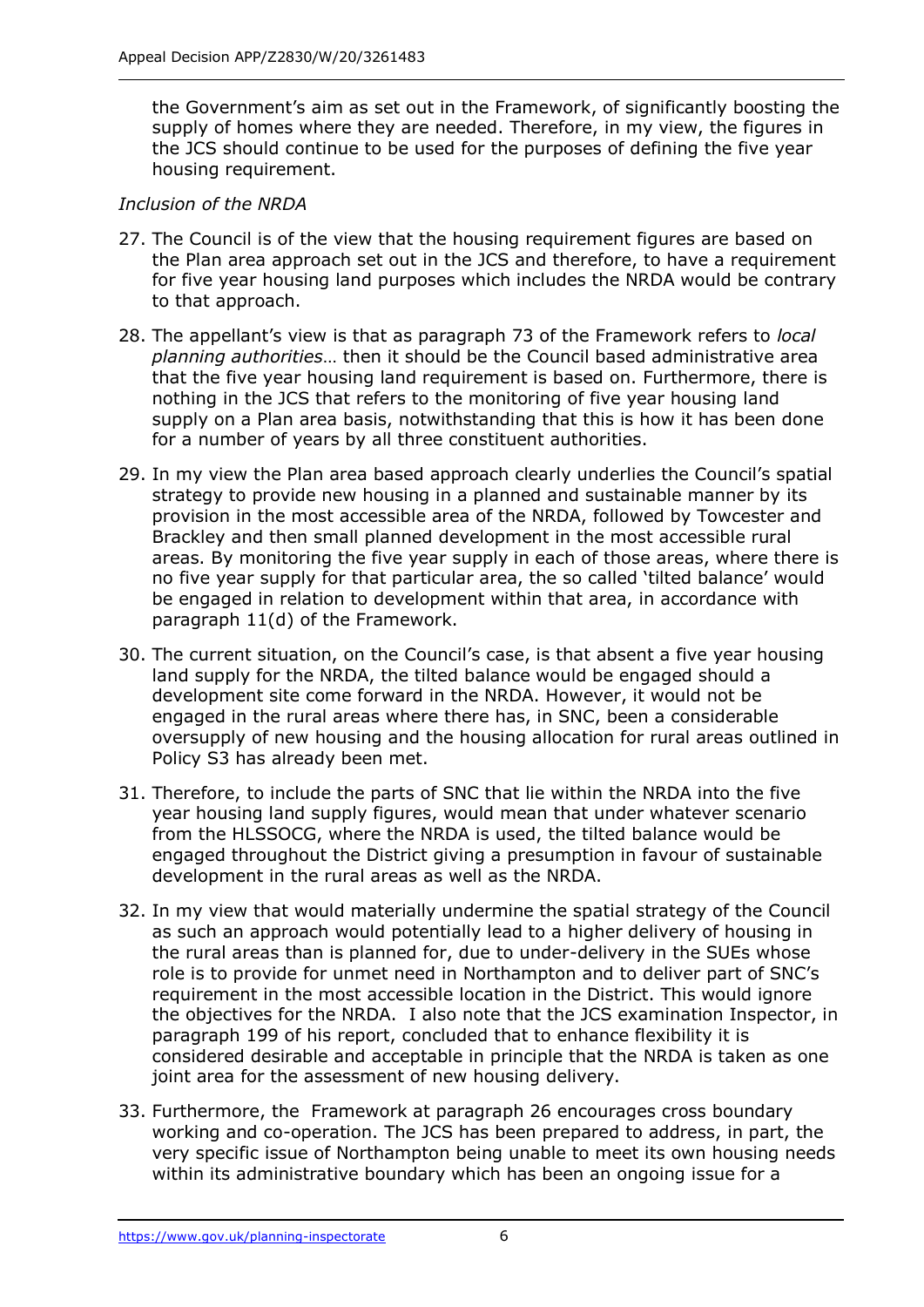lengthy period. To then monitor housing supply figures on administrative areas would run counter to the objectives of the JCS.

34. I appreciate that excluding the NRDA figure from the overall requirement, represents a different approach from that taken by the Inspector at Rothersthorpe<sup>4</sup> where, at paragraph 15, he concludes that the Council should be seeking to deliver numbers set out in the development plan including the NRDA. However, this seems to be related to adopting the overall figure set out in Policy S3 of 11,020 including the 3,850 in the NRDA. While this is the most recent appeal decision dealing with a dispute regarding five year housing land supply, I do not know what precise information was before that Inspector about whether he should include the NRDA, other than he clearly was aware of the Pottersbury decision<sup>5</sup>, where that Inspector followed the individual elements of the Councils case as made here, against the background of the very recently adopted JCS at that time. However, on the evidence before me, and the limited case made for including the NRDA in the Rothersthorpe decision, while I appreciate the need for consistency in decision making, I am satisfied that for the reasons I outline above the NRDA should not be included in the requirement figure at this time.

## *Delivery v Need*

- 35. The JCS contains two sets of figures regarding housing for SNC, excluding the NRDA. One relates to the Objectively Assessed Housing Need (OAHN) and the other higher figure relates to delivery. In his report regarding the JCS, the Inspector found that the assessment by the Cambridge Centre for Housing and Planning Research (CCHPR) leads to a requirement of 41,760 net new homes which also takes into account the extended plan period to 2029 to ensure that it has a minimum lifespan of about 15 years. This is the "OAHN" figure. In accordance with the Framework's guidance to also take into account current market conditions, the Joint Planning Unit judged it necessary to add additional dwellings to the "OAHN" figure. This is to make allowance for the level of existing commitments, higher housing demand and market prices, as well as the need to allow some further growth in villages and to help redress the historically lower proportions of social rented units in South Northamptonshire District. The overall total, as modified, of 42,620 net new dwellings is equivalent to an average of 2,367 homes per year for the period 2011 to 2029. The Inspector concluded that including that provision in the JCS suitably and sufficiently addressed the objectively assessed need for housing to 2029.
- 36. The PPG is clear that the need figure is the first step in in the process of deciding how many homes need to be planned for. It should be calculated separately from assessing land availability, establishing a housing requirement figure and preparing policies to address this such as site allocations $6$ . In my view the additional homes are clearly above the objectively assessed need as assessed by the CCHPR and relate primarily to SNC having a substantial supply of sites which are required to fulfil the 5 year land supply until the SUEs come on stream, not artificially constraining the SUEs to meet the need and the provision of small scale development in rural areas as outlined in the JCS, and therefore not related to the need for the plan period. While referred to as a

<sup>4</sup> APP/Z2830/W/18/3206346 (the Rothersthorpe appeal decision)

<sup>&</sup>lt;sup>5</sup> APP/Z2830/A/14/2224285 (the Pottersbury appeal decision)

<sup>6</sup> Paragraph: 001 Reference ID: 2a-001-20190220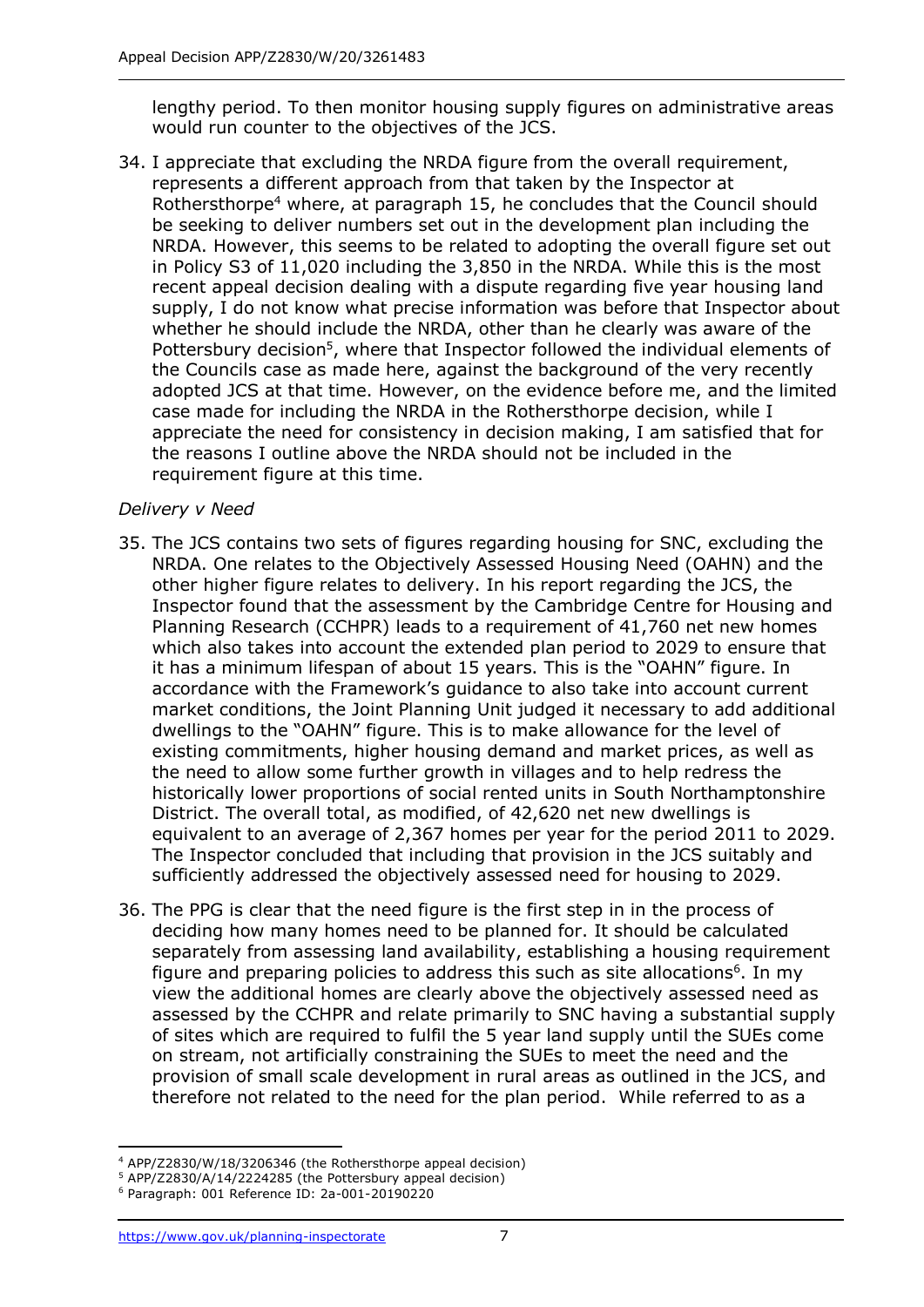delivery figure within the JCS, in my view the higher figure forms the requirement figure.

- 37. Indeed, it is the higher "delivery" figure that is included in Policy S3 of the JCS concerning the scale and distribution of housing development. Nevertheless, the Council's case is that when calculating the five year housing requirement, the figure used should be the "OAHN" figure, namely 41,760 as referred to in paragraph 5.42 of the JCS. That paragraph states that, for the purpose of calculating the 5 year land supply, the figures to be used are the *need* target line (equating to the "OAHN" figure), but it goes on to say, for the avoidance of doubt, appropriate planning permission will be granted to meet the planned delivery target set out in Policy S3.
- 38. The "need" figures are contained within Table 6 and Table 2 of the JCS forming part of the supporting text of the policies for the spatial strategy and equate to a figure of 6,320 for SNC excluding the NRDA, as opposed to the "delivery" figure in Policy S3 of 7,170.
- 39. The Council is of the view that the "OAHN" figure is that which reflects the requirement for the Plan areas, with the relevant figures being embedded into the strategic policies of the JCS, in particular through Policy S6 regarding monitoring and review, which states that housing completions by location and type and the availability of land for housing in the future is to be measured against the objectively assessed need. From there, the reader would need to go to the aforementioned Tables to find those figures in the supporting text to the spatial policies S3, S4 and S6.
- 40. While I accept that Table 2 details total housing requirement by reference to "OAHN", and whether or not Policy S6 is a strategic policy with reference to paragraph 20 of the Framework, the policies in the JCS that have housing figures set out in them are policies S3, S4 and R1 which include figures relating to delivery. Paragraph 73 of the Framework sets out that local planning authorities should identify and update annually a supply of specific deliverable sites sufficient to provide a minimum of five years' worth of housing against their housing requirement *set out in adopted strategic policies.* For whatever reason, those latter six words were included in the 2018 and 2019 versions of the Framework but were absent in the 2012 iteration against which the JCS was considered sound. Although the LPP2 has been adopted since the later version of the Framework, the examining Inspector was clear in his report that the housing requirement for the District is derived from the JCS and the consideration of the basis of that requirement was not before him in his examination or within the scope of the LPP2.
- 41. I also note that the Review makes reference to the continued use of Policy S3 for the purposes of calculating 5 year land supply. Furthermore, in a letter from the JPU to SNC, the JPU states that *the provisions of Policy S3 are clearly rooted in the spatial strategy of the WNJCS, a strategy which was found to be sound through extensive examination. To throw this strategy away overnight through a narrow interpretation of paragraph 73 of the NPPF would make no sense and would run counter to the proper planning of the area. Our review of policies is clear that Policy S3 and the spatial strategy which underpins it is consistent with the wider objectives of the NPPF including that of boosting housing supply. Until it is replaced as part of the new plan, then it should be*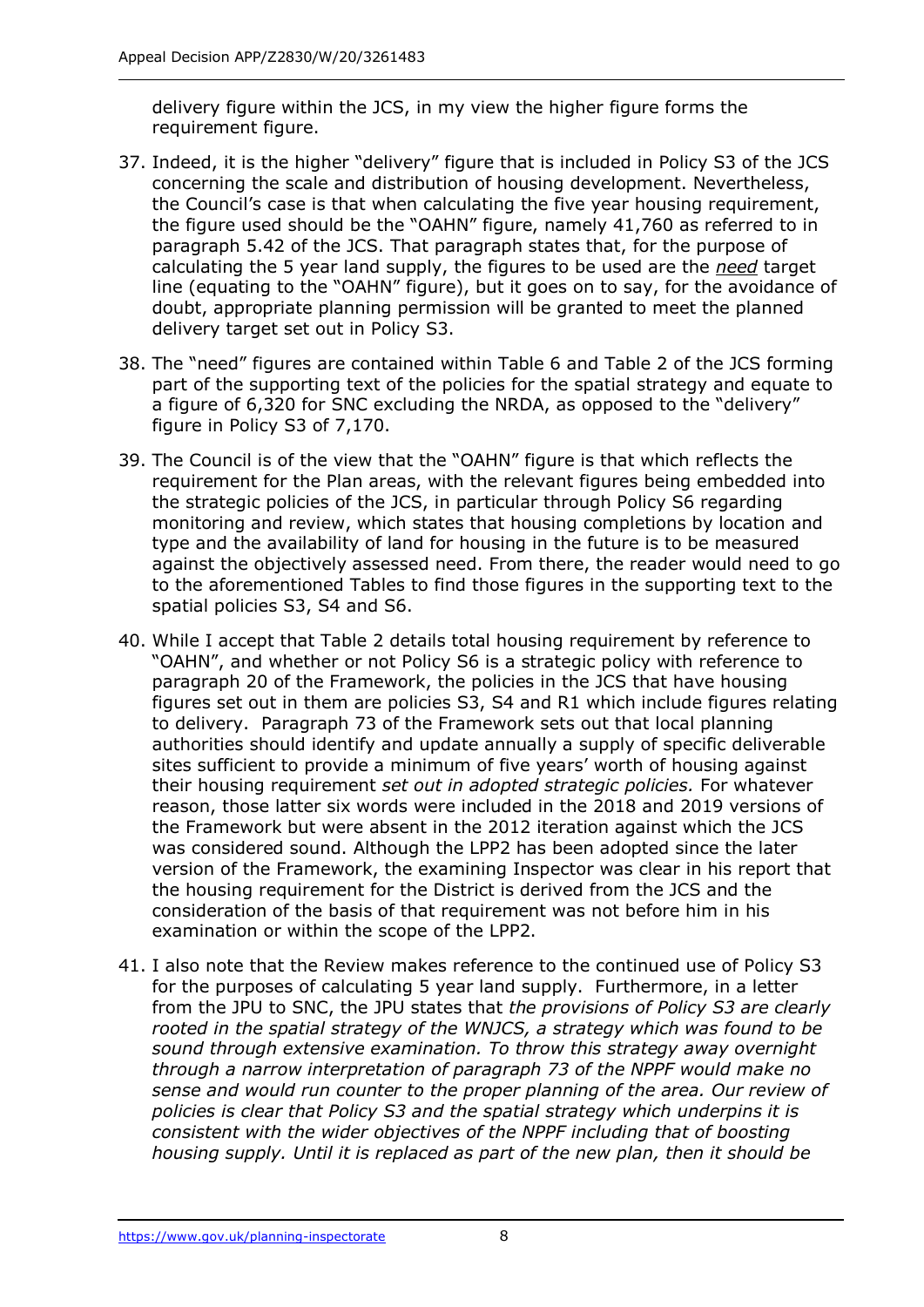*considered to be up to date and be used as the basis for the calculation of the 5-year land supply.* 

- 42. I understand that it is only in SNC that the "delivery" figure is higher than the "OAHN" figure, and the Review serves all three Districts. Nevertheless, the letter from the JPU referred to above is purely to SNC and the contents reinforce my findings above.
- 43. I therefore conclude that the delivery figures within Policy S3, excluding the NRDA should be used to calculate the housing requirement. I realise that this is different from the conclusion of the Inspector in the Pottersbury appeal decision. However, that decision was taken in the light of a different policy regime, very soon after the adoption of the JCS, but before the 2018 and 2019 iterations of the Framework.

## *Oversupply*

- 44. On the Councils case, in SNC, excluding the NRDA, there has been an oversupply of housing when assessed against the need based trajectory of 1178. When assessed against a delivery based trajectory, as contained in Policy S3, this reduces to 721.
- 45. The PPG is clear on how to deal with under delivery<sup>7</sup>. With regard to oversupply, the PPG states that where areas deliver more completions than required, the additional supply can be used to offset any shortfalls against requirements from previous years<sup>8</sup>. The appellant takes this to mean that Councils cannot then offset oversupply against future requirements, only past requirements and that to do so would be contrary to the Government's objective of significantly boosting the supply of housing. I am also referred to a number of appeal decisions including a Secretary of State (SoS) decision, where decision makers concluded not to offset oversupply against future requirements<sup>9</sup>.
- 46. In my view, while the PPG allows shortfalls against requirements from previous years it is silent on whether it is possible to set them against future years and therefore the facts of the matter need to be examined on a case by case basis. I draw support for this view from the case put forward by the SoS as set out by Counsel in paragraph 14 of *Tewkesbury BC v SSHCLG* [2019] EWHC 1775 and the Bedford Local Plan Inspectors in their report $^{10}$ .
- 47. The Council has dealt with the oversupply by applying it equally over the remaining plan period, not just the five year period. If the oversupply were not taken into account, then the requirement in the five years of the monitoring period would not lead to an artificially low expectation in the future, since the homes required would already been provided. Instead, the number would be artificially inflated above the housing requirement in the adopted plan. While the Government's objective is to significantly boost the supply of homes, that objective is not divorced from the requirements of the Framework when considered as a whole, and should not be viewed in isolation from the requirement to ensure that a sufficient amount and variety of land can come

<sup>7</sup> Ref ID 68-031-20190722

<sup>8</sup> Ref ID 68-032-20190722.

<sup>9</sup> APP/G1630/W/20/3256319 (the Gotherington appeal decision), APP/G1630/W/3184272,

APP/A1720/A/14/2220031, APP/F4410/W/16/3158500, APP/J0405/W/16/3158833

<sup>&</sup>lt;sup>10</sup> Bedford Borough Local Plan 2030, Inspectors' Report, December 2019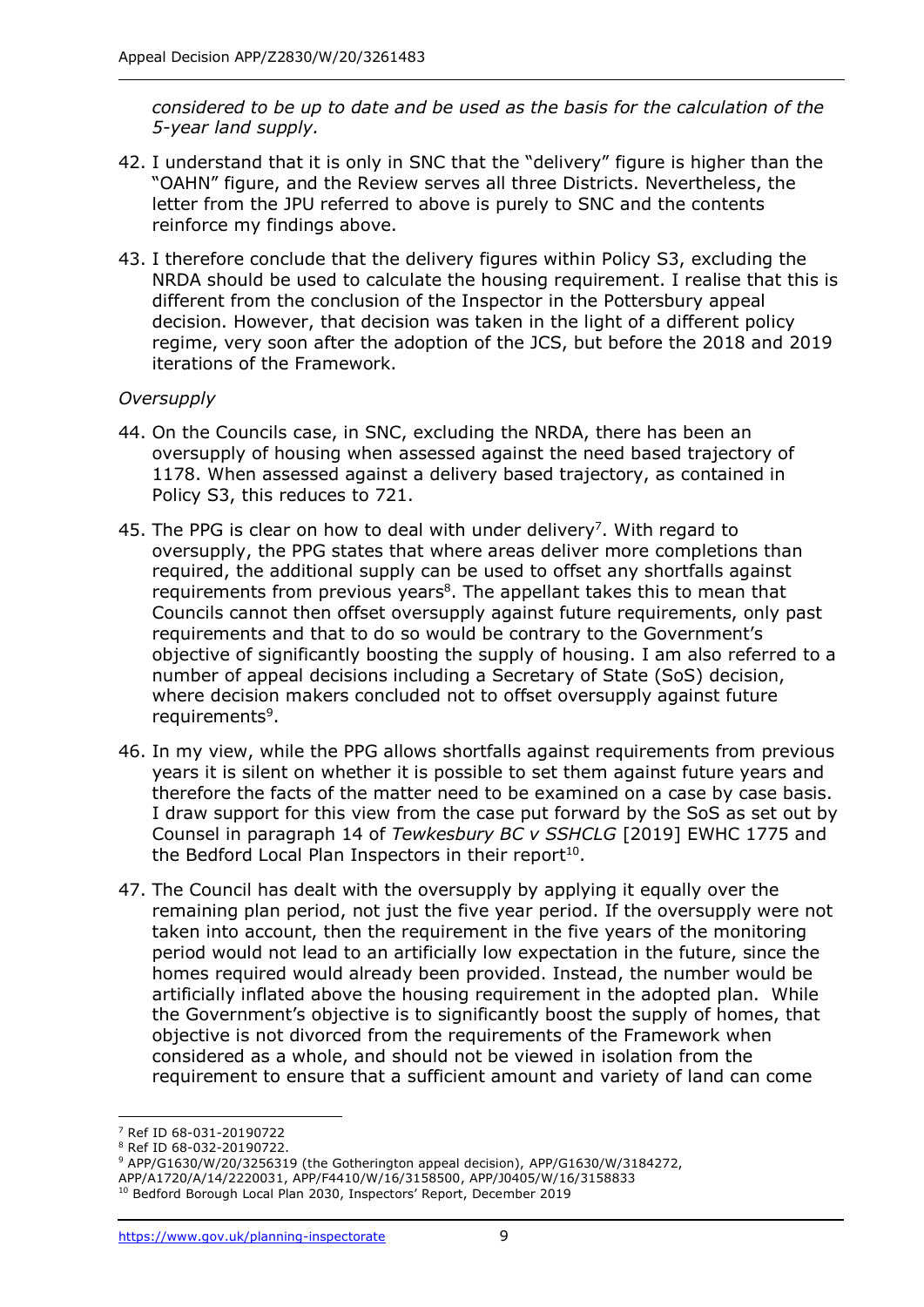forward where it is needed. Delivery, for whatever reason, is bound to fluctuate from year to year. Were the Council not to adjust its future housing requirement to include oversupply then, if in the future for whatever reason it was unable to meet its requirement, it could find decisions in its area subject to the tilted balance for not meeting a requirement it had already met in previous years which, in this instance, would potentially lead to housing not being located where it is needed i.e. not in the NRDA but widespread in rural areas instead.

- 48. The planned requirement is to meet a specific need over the plan period. To artificially inflate it through not offsetting oversupply would mean that the overall requirement figure in the plan period would increase. The planning system, which the Framework makes clear should be genuinely plan led would be significantly undermined through the location of housing where it is not needed and has not been planned for.
- 49. I accept that there is a significant under supply in the NRDA, which also includes some of the housing requirement for SNC. However, to take that into account when calculating housing land supply within the Plan area for the rural areas, would undermine the carefully considered spatial strategy for the area as a whole.
- 50. I understand that housing need is expected to be reviewed every five years. That is the working of the plan led system. At that point, any material changes to local circumstances can be incorporated into the housing requirement figure for the next Plan period. To change the requirement mid Plan by not adjusting for oversupply, does not accord with that system of Plan review. While the housing requirement is a minimum figure and not a cap, it is still an overall requirement which provides the necessary certainty to underpin the very cogent spatial strategy.
- 51. I have dealt with most of the arguments put forward by Inspectors on the other appeal decisions brought to my attention, including those in the Rothersthorpe decision. The Inspector in the Gotherington appeal decision states that deducting oversupply conflicts with the definition of a deliverable supply. However, I am dealing here with the requirement figure, not looking at whether housing meets the definition of deliverable.

## *Trajectory v annualised*

- 52. Paragraph 73 of the Framework, and the PPG, allow for a stepped housing requirement and provide for housing land supply to be measured against that stepped trajectory. The JCS adopts a stepped trajectory and five year supply is to be measured against that trajectory. This was endorsed by the Inspector in his report regarding the JCS.
- 53. While there has been under delivery in the JCS, this is not a meaningful challenge to the provisions of the JCS and does not present realistic justification to measure delivery against an annualised figure as suggested by the appellant.

## *Conclusion on the five year housing requirement*

54. For the reasons above, I conclude that the five year housing requirement figure should be drawn from figures in the JCS. For the period 1st April 2020 to 31st March 2025 based on the delivery figure contained within Policy S3 of the JCS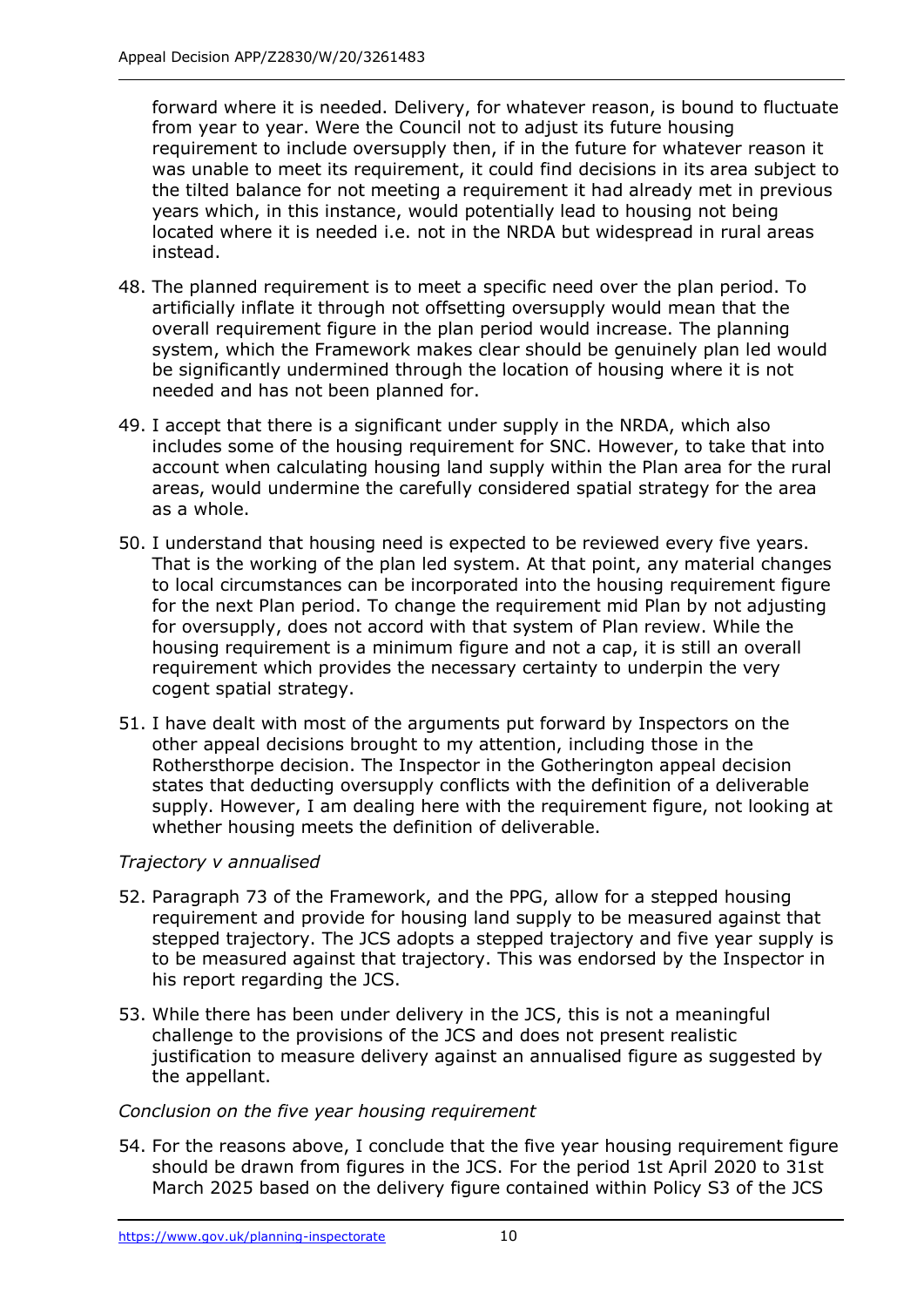the requirement is 2,151 dwellings. Adjusted for oversupply, and with the required 5% buffer, it is 1,838.

#### *Housing land supply*

55. There is dispute regarding the supply figures associated with a number of the Council's sites relied on in the five year housing land supply. Three of these are sites within the NRDA. As I have concluded that area should not be included for the purposes of this appeal, then I have not gone on to consider the specific supply on each of those sites. That leaves three sites within the SNC area, excluding the NRDA.

## *Turweston Road*

- 56. It is agreed that this site has an approved reserved matters application for 350 dwellings. There is no dispute therefore that the site is deliverable within the definition contained within the Framework. What is disputed is the extent of delivery within the five year period.
- 57. I have had regard to the marketing literature from the housebuilder, which suggests the scheme will be launched in 2023, and an email from the housebuilder stating that it is working to start on site at the end of 2021, with completions expected in October 2022, and the site launch in 2023 in accordance with the marketing literature. To this end, a number of precommencement conditions have been discharged and work has been carried out on site. The appellant puts forward no meaningful challenge to that work programme, other than the marketing literature launch date of 2023 which the housebuilder has confirmed is correct, with completions expected in 2022. I see no reason therefore, to suppose that the Council's expectation of housing delivery commencing in 2022/23 is unrealistic.
- 58. With regards to the rate of the delivery, the housebuilder forecasts a rate of 58 homes per year with a total of 150 delivered by March 2025. The appellant considers this to be too high with reference to national housebuilding rates and an average of other sites in the local area and considers 42 per year to be more reasonably achievable.
- 59. However, I understand that this site is located close to the main urban area of Brackley with the rates suggested by the housebuilder being similar to those achieved in Towcester and Brackley. Furthermore, the site includes flats and has secured funding from Homes England. I am satisfied therefore, that the rates of delivery envisaged in the housing supply can be relied on giving a total supply of 141.

#### *Burcote House*

- 60. This site has prior approval for the conversion of the property into 12 dwellings. There is no dispute that if this were the end of the matter, then that would be sufficient for the site to be considered deliverable under the definition contained within the Framework.
- 61. However, since that time, the developer has submitted a planning application for the demolition of the building and the erection of 20 houses. Mr Goodall for the Council advised the inquiry that this application has a resolution to grant planning permission, the associated S106 agreement has been signed and is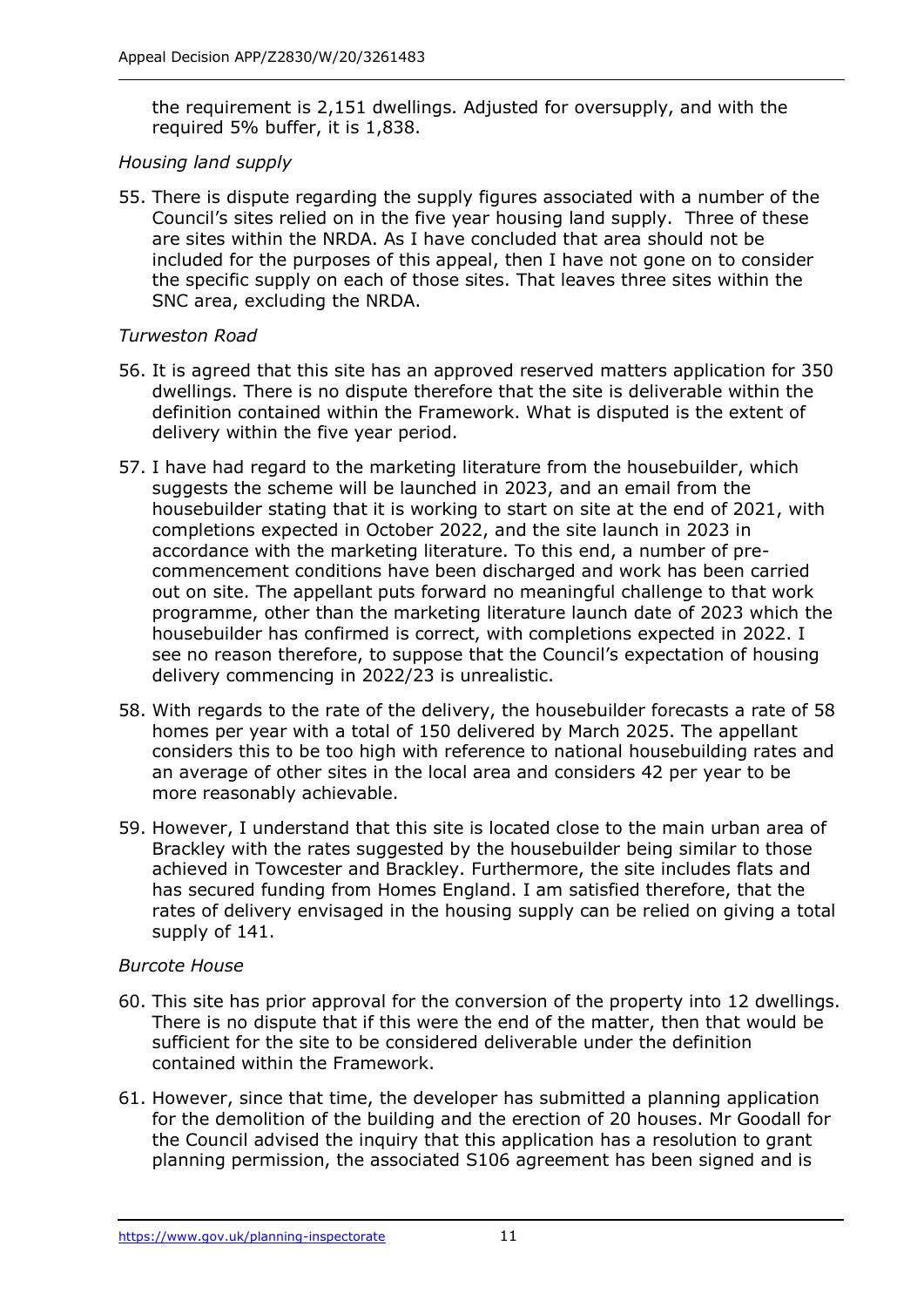waiting to be engrossed. The Council has also issued a CIL Grant of Social Housing Relief Notice.

- 62. I understand the appellants case that given the subsequent planning application, it is unlikely that the prior approval scheme would come forward. Consequently, as the planning permission has not yet been issued, then the site has no planning permission and clear evidence is required that housing completions will begin on site within five years, which is lacking.
- 63. Nevertheless, in my view, the site has a permission that can be implemented at any time. Mr Richards for the appellant did not present any substantive evidence to suggest that scheme would not come forward, was no longer viable or that there was no demand for the type of housing proposed. While the planning permission may be granted for the scheme with 20 houses, the developer will then have the option to develop either scheme. It cannot be known with any certainty which one would be implemented. In any case, the consequent outcome for the supply figure would only be a revision upwards. I therefore see no reason not to include the Council's claimed 12 units within the deliverable supply.

## *Towcester South*

- 64. The Council's Housing Land Availability Study 2020 refers to five sites which would fall within part b sites within the definition of deliverable within the Framework i.e. those that are required to provide clear evidence of deliverability as outlined in the  $PPG<sup>11</sup>$ . One of these is Towcester South. The Council concluded that at that time there was insufficiently robust evidence to demonstrate deliverability and therefore excluded the site from the supply figures.
- 65. Mr Goodall, having reviewed that evidence, concluded that the Council took an overly cautious approach and that Towcester South should be included, on the basis that outline planning permission was in place on 1 April 2020, it is a large strategic site that has deliverable parcels with reserved matters consent in place at the base date, plus two additional reserved matters applications had been submitted and were pending determination on the 1 April 2020. The appellant disagrees.
- 66. The Framework states that where a site has outline planning permission for major development it should only be considered deliverable where there is clear evidence that housing completions will begin on site in five years. The PPG provides guidance on what constitutes clear evidence. In my view, although the reserved matters applications were not approved at the base date, that does not mean they cannot be taken into account. The PPG states that evidence to demonstrate delivery may include firm progress being made towards the submission of an application and how much progress has been made towards submitting a reserved matters application. In this case, an application had been submitted prior to the base date, and therefore can reasonably be taken into account.
- 67. I have had regard to an appeal decision<sup>12</sup> which states that supply should be assessed at the base date. That requires a clear cut off date, as including sites beyond that date skews the data by overinflating the supply without a

<sup>11</sup> Paragraph: 007 Reference ID: 68-007-20190722

<sup>12</sup> APP/P4605/W/18/3192918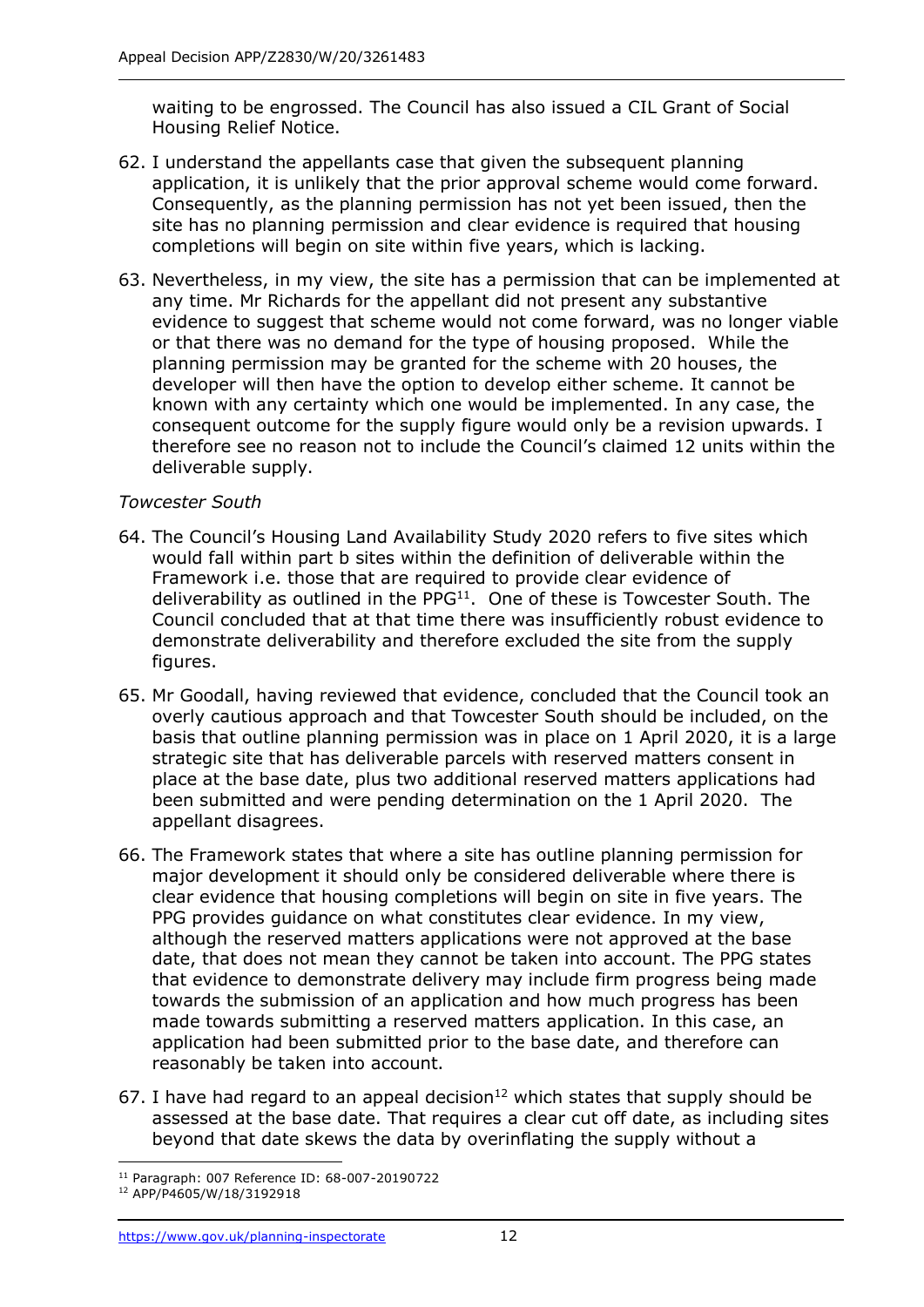corresponding adjustment of need. While the permissions were granted after the base date, in my view the circumstances were sufficient at the base date for the site to be included within the Council's supply as it met the definition within the Framework on that date and the Council adopted an overly cautious approach at that time.

68. Having found that the site should be included in the Council's supply figures, there is no dispute between the parties of the delivery figures put forward by Mr Goodall. I see no reason to disagree, particularly given that work has started on site on one of the parcels of land.

#### *Windfall allowance*

- 69. Paragraph 70 of the Framework allows for windfalls to be included as part of the anticipated supply where there is compelling evidence that they will provide a reliable source of supply. Any allowance should be realistic having regard to the strategic housing land availability assessment, historic windfall rates and expected future trends.
- 70. There is agreement between the parties that a windfall allowance should be applied and that it should be at the rate of 75 dwellings per annum. The Council has reduced the windfall allowance by 16 dwellings overall. This equates to a lapse rate of 5% applied to the total of 326 dwellings within the supply which had not been implemented at the base date $^{13}$  and applied the allowance to years 3, 4 and  $5^{14}$ . This is in addition to the 291 claimed dwellings from minor sites in the supply. The appellant considers that the windfall allowance should only be applied to years 4 and  $5<sup>15</sup>$  and that a further 8 dwellings should be removed from the supply, forming 5% of the 151 homes on minor sites that have not been implemented<sup>16</sup> creating a supply from minor sites of 283.
- 71. On the Council's case, I accept that a permission granted just before the base date could still be extant by year three and therefore would overlap with the 69 windfalls in year 3. Moreover, to say that all of the 291 dwellings on minor sites would be developed in the first two years would lead to a build rate of 145 per annum, well above the annual average of 100 of these on sites of less than 10 dwellings since 2001/02<sup>17</sup> .
- 72. However, that approach ignores the fact that windfalls could realistically come forward in year 3. While there may be less because some of the small sites would be counted within those already included as minor sites, it is likely there would be some. This is accounted for overall within the combined Council's figures. The Council's 209 windfall dwellings together with the 291 dwellings from minor sites would be 500 dwellings or, averaged out over the five years, 100 dwellings per year in accordance with past rates of delivery
- 73. I accept that net completions on minor sites between 1 April 2019 and 31 March 2020 amounted to only 88 dwellings and that completions within 2020/21 may be reduced due to Covid 19 restrictions. However, that does not mean to say that a short term reduction, mainly due to exceptional

<sup>&</sup>lt;sup>13</sup> Paragraph 4.18 of the Housing Land Availability Study 2020

 $14$  Total windfall allowance 209 – 69 in year 3 and 70 in years 4 and 5

<sup>&</sup>lt;sup>15</sup> Total windfall allowance 150 – 75 in years 4 and 5

<sup>&</sup>lt;sup>16</sup> Paragraph 4.18 of the Housing Land Availability Study 2020

<sup>17</sup> Paragraph 4.150 Mr Richards POE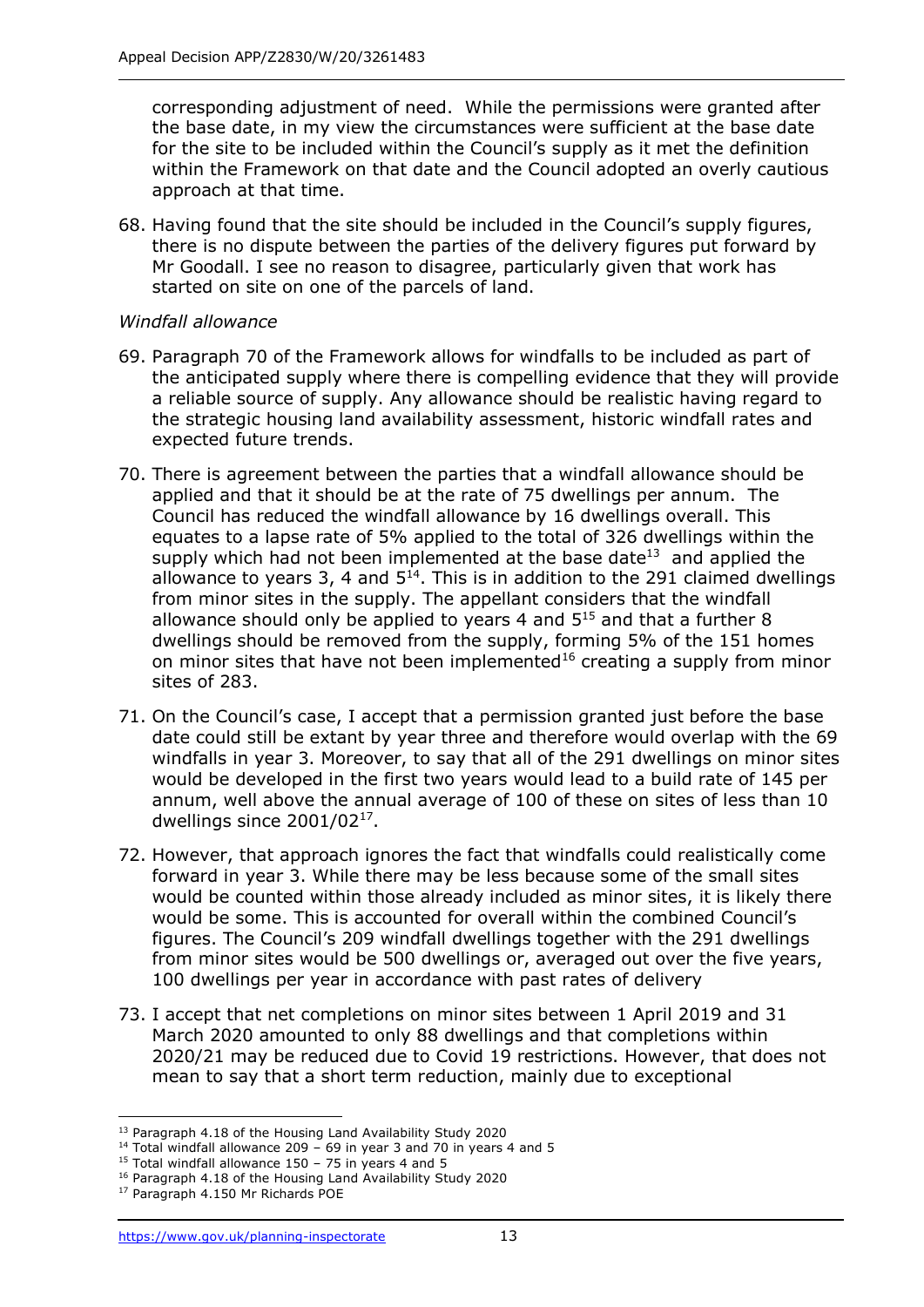circumstances, would necessarily have an effect over the five years when Covid restrictions would (hopefully) be fully lifted in the longer term. If the appellant's approach were to be followed, then there would be an overall allowance of  $441$  dwellings<sup>18</sup> giving an annual build rate of about 88, which past evidence since 2001 does not wholly support.

- 74. Overall, I am satisfied that the windfall allowance proposed by the Council, together with that for minor sites, is justified through the evidence of past delivery rates by the Council and is not seriously challenged by any evidence relating to future delivery.
- 75. Having found the Council's approach to windfall to be acceptable, I have not reduced the figure from rural sites by a further 5% as suggested by the appellant as this would result in double counting given that the Council has already applied a lapse rate.

## *Conclusion on five year housing supply*

76. Therefore, I have found that of the disputed sites in the area excluding the NRDA, all should be included within the Council's supply figures as it proposed, together with its suggested windfall allocation. Along with those sites not in dispute that creates a supply figure of 1,891. Based on a five year requirement of 1,838 set out in paragraph 54 above this creates an agreed five year housing land supply figure of 5.14 years. Consequently, paragraph 11(d) of the Framework is not engaged.

#### *Strategy for growth*

- 77. One of the key objectives of the JCS is to provide a range of housing in sustainable locations to ensure that all residents have access to a home they can afford, and which meets their needs. Housing development will be focused at the most sustainable location of Northampton, supported by Daventry and Towcester and Brackley in their roles as rural service centres with limited development in the rural areas to provide for local needs and support local services.
- 78. This objective is translated into policy primarily through Policies S1 and R1 of the JCS regarding the distribution of development. Policy S1 states that development will be concentrated primarily in and adjoining the principal urban area of Northampton. Next on the hierarchy, where development of a lesser scale will be directed, is the sub regional centre of Daventry. Finally, the development needs of the rural service centres of Towcester and Brackley and the rural areas will also be provided for. The policy confirms that new development in the rural areas will be limited. The justification for the policy confirms that development would be restricted to local needs.
- 79. There is no dispute between the parties that the appeal site is located within the rural area of SNC. Policy R1 of the JCS makes provision for 2,360 dwellings within the rural area and states that the distribution of the rural housing requirement will be the subject of the part 2 local plans for Daventry District and SNC and will be guided by a rural settlement hierarchy in that plan.
- 80. Policy R1 also sets out seven requirements for residential development within rural areas, one of which is that the development be within the confines of the

 $18$  75+75 (windfall allowance) + 291 from minor sites = 441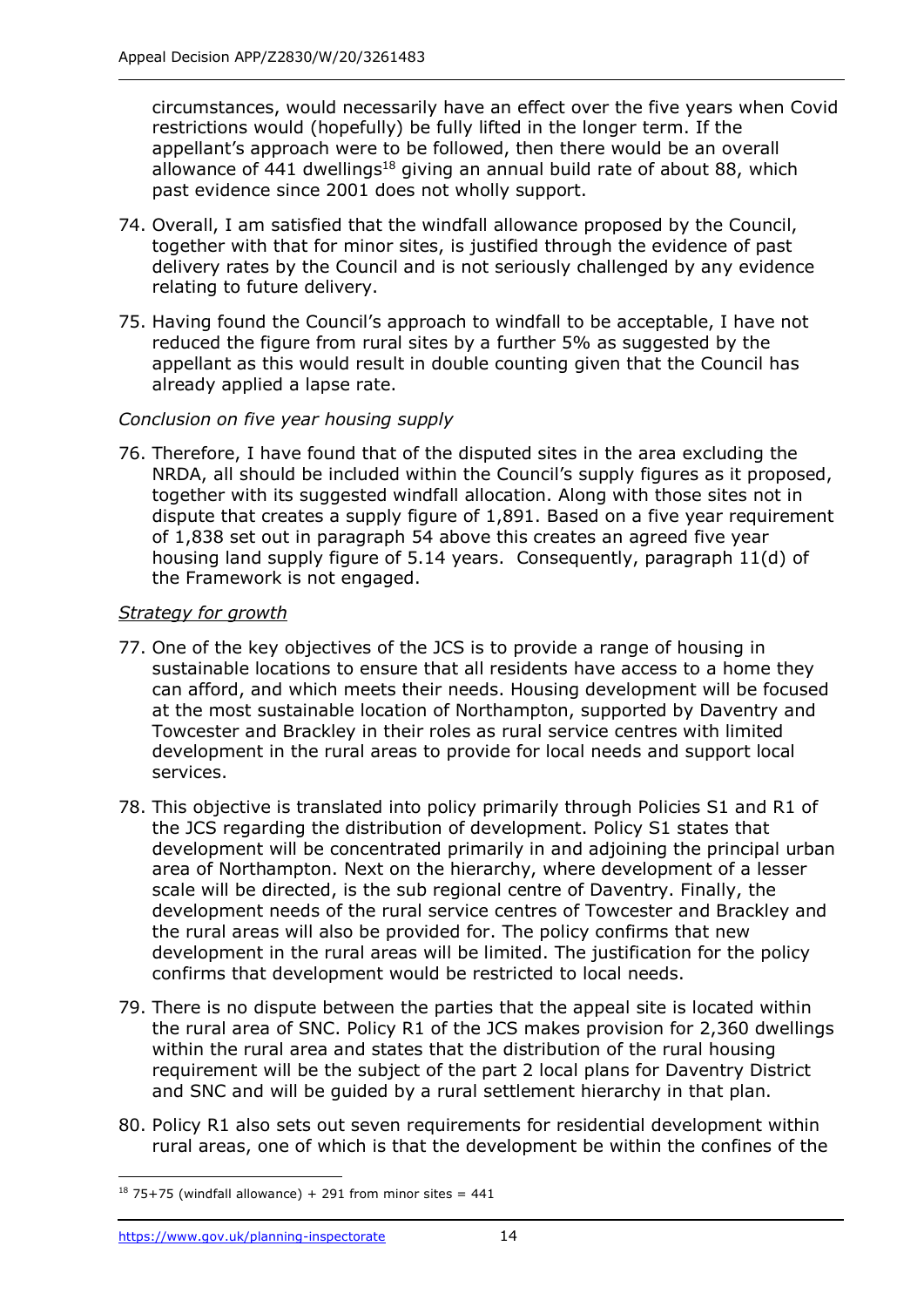village. The appeal site is adjacent to but outside the defined settlement confine for Middleton Cheney where development is only permitted in certain circumstances. Furthermore, once the requirement for the rural areas has been met then housing development would only be permitted where one of a number of criteria is met. There is no dispute that the requirement for the rural areas has been met, or that none of the circumstances to allow development outside of confines or after the rural areas figure have been met by the appeal scheme. It was a matter of agreement therefore, that the proposal is in conflict with Policy R1.

- 81. The fact that housing development is still being allowed in the rural areas, such as Millers Way at Middleton Cheney seems to suggest that the Council is not rigidly applying the 3,260 limit, albeit that that development is within the settlement confines of the village.
- 82. The Council's position is that the 3,260 rural homes to meet the requirement in policy R1 amounts to the limited development in policy S1 necessary to meet local needs. In so much as the rural requirement has been met and there is no particularly convincing evidence to suggest that the proposed development meets local needs then, in my view, the proposal also conflicts with Policy S1.
- 83. Turning to the LPP2, Policy SS1 states that proposals for new development will be directed towards the most sustainable locations in accordance with the District's settlement hierarchy. I accept that parts of SNC are within the NRDA and therefore, in accordance with the JCS and that those locations are regarded as the most sustainable areas of the district as a whole.
- 84. However, paragraph 3.2.2 of the LPP2 makes it clear that one of the purposes of the plan is to identify a settlement hierarchy as an integral part of the delivering the spatial strategy for the *rural areas*. Indeed, at paragraph 3.2.3 it states that the highest priority will be to focus development on the market towns. Outside of those, there is a hierarchy for the villages. Middleton Cheney is designated as a Primary Service Village (PSV) the second category. These are villages that have the highest levels of services and facilities.
- 85. I take this to mean that when Policy SS1 directs development to the most sustainable locations, the priority is to the market towns followed by the villages. Therefore, while in terms of the JCS a PSV is at the lower end of the hierarchy, for the intentions of the LPP2, they are second category locations for the purposes of the limited development proposed in the JCS in the rural areas.
- 86. In addition, part 2 of Policy SS1 requires that development should be within the settlement boundaries of the settlements in accordance with their scale, role and function unless otherwise indicated in the LPP2. Part 4 of Policy SS1 outlines specific types of housing that would be acceptable outside settlement boundaries, none of which the proposal meets. Again, there is agreement in this regard that the proposal is in conflict with parts 2 and 4 of the policy.
- 87. Policy LH1 of the LPP2 confirms that development outside settlement confines will not be acceptable unless it meets a number of criteria. It is also agreed that the appeal scheme meets none of the criteria and therefore is in conflict with this policy too.
- 88. In so much as there is no dispute that the proposal is contrary to policy R1 of the JCS and policies SS1 and LH1 of the LPP2, it is also agreed that the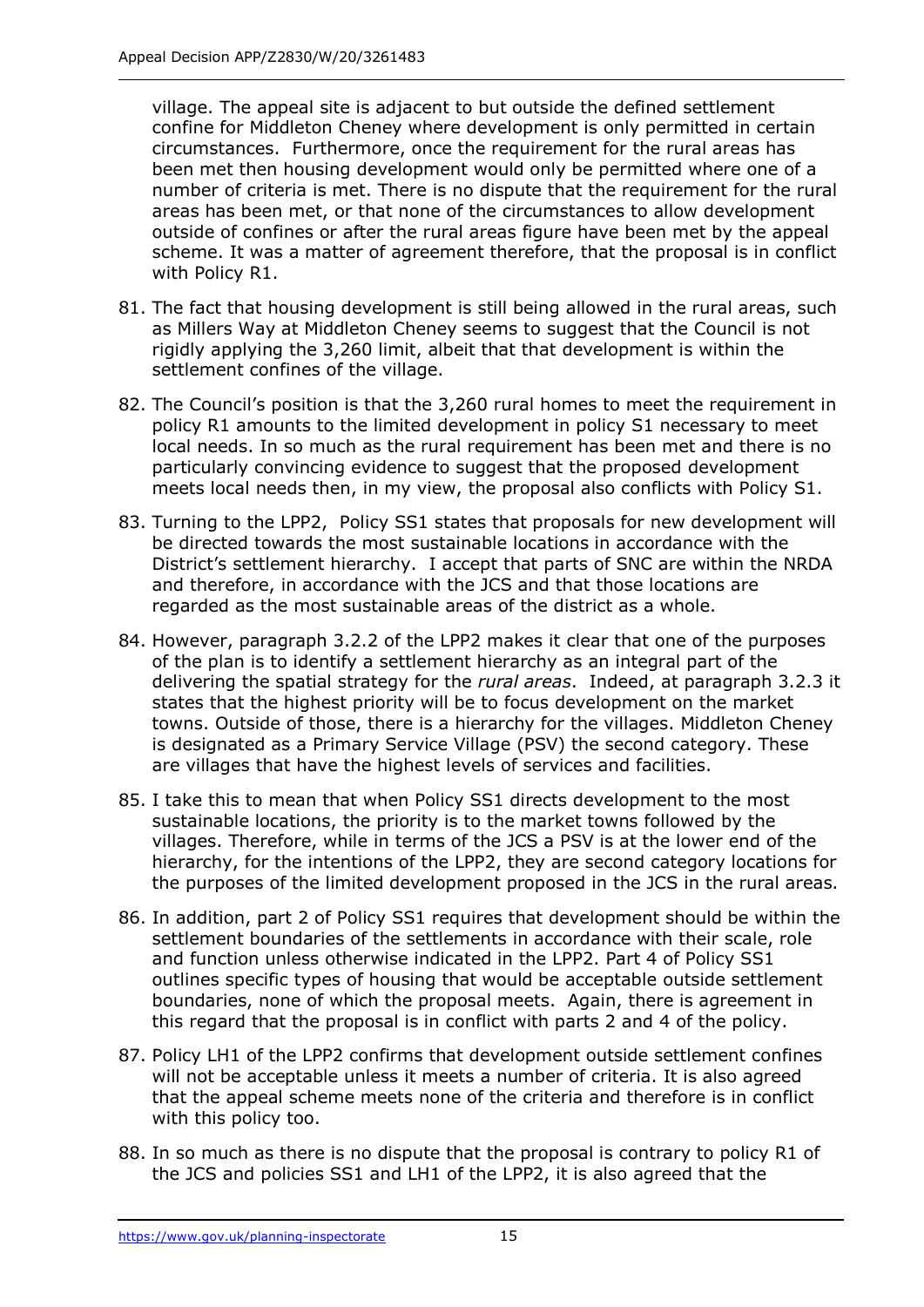proposal is contrary to the development plan as a whole. I see no reason to disagree. These policies underly the spatial strategy for SNC and the rural areas in particular. As the proposal lies outside the settlement confines it is clearly in conflict with the policies and the spatial strategy.

- 89. LPP2 explains that the purpose of the settlement confines is to ensure that development is directed to the most sustainable locations and the intrinsic beauty and rural character of the district is protected. To that end, it restricts, housing development in the countryside (i.e. outside individual settlement boundaries).
- 90. Objective 3 of the JCS is to reduce the need to travel, shorten travel distances and make sustainable travel a priority across West Northamptonshire by maximising the use of alternative travel modes. This would also address social exclusion for those who do not have access to a car. Objective 1 of the JCS seeks to minimise demand for resources and mitigate and adapt to climate change and ensure sustainable travel modes are promoted.
- 91. Mr Murphy for the Council explained that due to the extremely rural nature of the District there is a high level of car ownership which can cause significant congestion issues, hence the strategy to focus most development within urban areas. Whether the development was inside or outside the settlement confines, it would still add to the level of car ownership – hence the need to limit development within the rural areas. The Council argue that to allow this development would mean that the policy of restraint in the Rural Areas within the spatial strategy would have no force and that the objective to focus development in the urban areas would be undermined.
- 92. I have some sympathy with that view. However, the purpose of the policy is to focus development on the most sustainable locations within the district. While I have agreed with the Plan area approach to monitoring housing, it cannot be ignored that housing delivery within the NRDA is at a low level and has been for some considerable years and this exists not only to meet some of Northampton's needs, but also those within SNC. While I agree that just because there is no five year supply within the NRDA, that should not then open up wholescale development opportunities within the rural areas, but where there are opportunities to provide housing in accessible locations then that should be given weight in the planning balance.
- 93. While it might not be one of the *most* sustainable locations, Middleton Cheney is a designated PSV. Indeed, it is the largest PSV in terms of number of households and second largest by population. Wherever it sits within the settlement hierarchy, the parties agree that it is a sustainable settlement. I saw at my site visit that it has a wide range of services and facilities including local shops, post office, pharmacy, village hall, library, primary school, preschool, church and public house that would meet the day to day needs of future occupants. While future residents of the appeal scheme would need to travel further afield for a large supermarket shop, a wider range of employment opportunities or health facilities, the settlement is well served by a good regular bus service to Brackley and Banbury where there are a wider range of facilities including a railway station. It therefore has a good level of accessibility and there would be no material conflict with Policy C2 of the JCS which seeks to maximise travel choice from non-car modes in new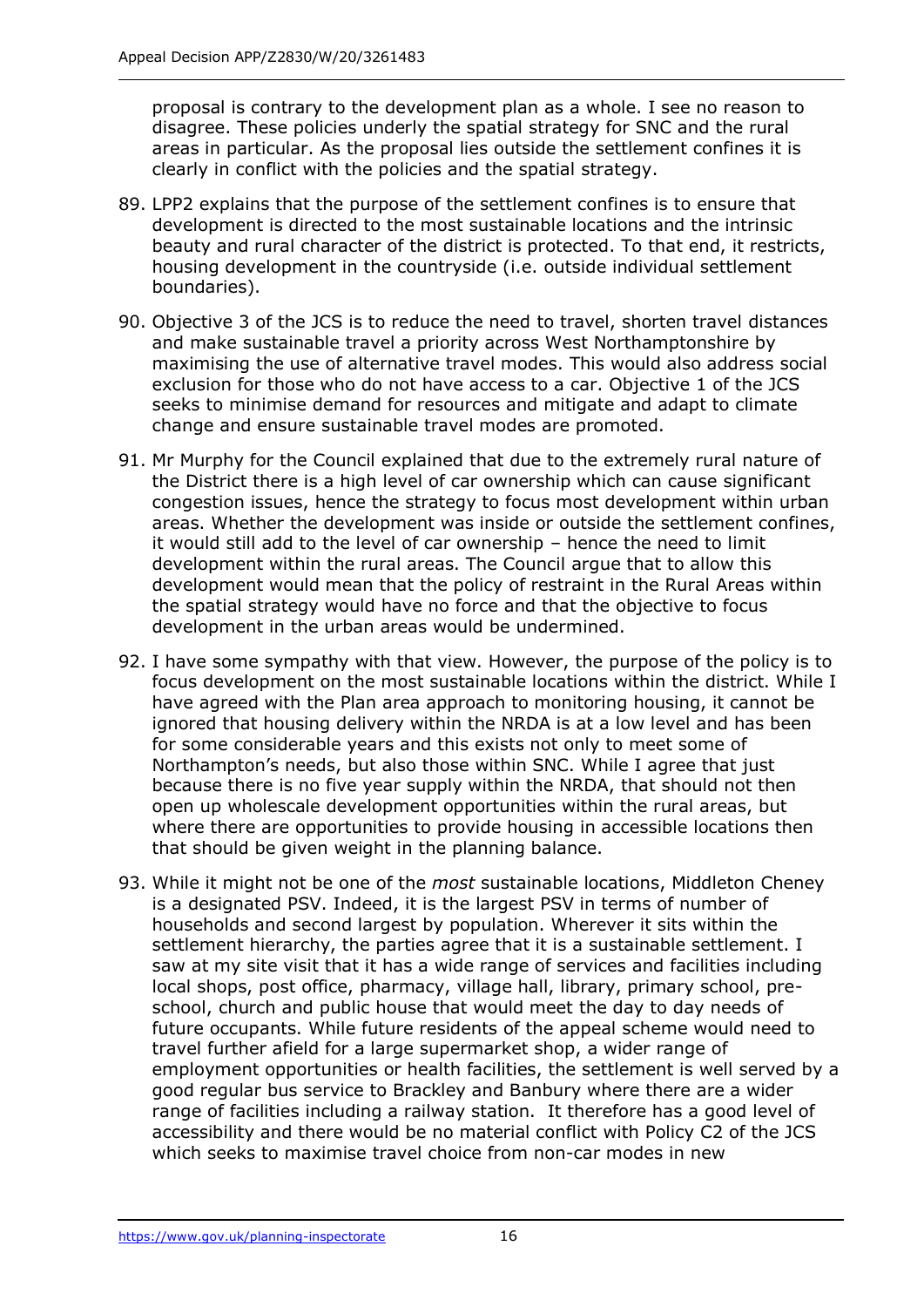developments, or the Framework's requirement to promote walking, cycling and public transport.

- 94. Furthermore, the location of the appeal site within a convenient walking distance of local services and cycling and public transport routes to higher level settlements would shorten journeys and facilitate access to jobs and services as required by part D2 of Policy S1 as well as complying with objectives 1 and 3 of the JCS including addressing social exclusion for those with no access to a car. Additionally, there is agreement within the planning Statement of Common Ground (PSOCG) that the scale of housing development, at up to 54 units, is appropriate relative to the settlement's status in the settlement hierarchy. I observed nothing on my site visit to dispute that view even give the 20 dwellings proposed at Thenford Road and the 32 at Millers Way.
- 95. The Council alleges harm to the intrinsic character and beauty of the area attaching moderate weight to that harm. However, it presented no evidence in this regard to the Inquiry, on the basis that it would not be sufficient reason on its own to warrant refusing planning permission and thus is not in itself a reason to refuse planning permission.
- 96. I have had regard to the Landscape and Visual Impact Assessment (LVIA) submitted by the appellant in this regard. The scheme would result in the construction of a housing development of up to 54 dwellings that would extend Middleton Cheney to the north and east into the open countryside. The LVIA concludes, this would result in a significant change to the appearance of the appeal site and would lead to the direct loss of open countryside that makes a pleasant contribution to the northern part of Middleton Cheney, to its initial detriment. This change would be visible to those using the public paths and roads around Waters Lane, Thenford Road and Centenary Road and surrounding residents.
- 97. However, the appeal site is on the edge of the settlement and would be generally viewed against a backdrop of existing housing, extending no further into the countryside than the existing built form to the west and east. Furthermore, due to the undulating nature of the surrounding land and tree coverage the appeal site is not particularly prominent within the wider area. While it does comprise attractive, gently undulating farmland with mature hedgerows and trees, I observed that this is not to a degree that is particularly unusual within the surrounding landscape. Furthermore, the masterplan largely preserves the existing field pattern through the retention of much of the central hedgerow. The proposed planting and significant areas of open space would ,in my view, effectively integrate the development into the village so that in the longer term, identified in the LVIA there would be negligible discernible landscape or visual effect in the immediate locality and beyond. Therefore, in my view, there would be no unacceptable harm to the intrinsic character and beauty of the countryside. I find no conflict with Policy SS2a of the LPP2 and Policy R1(B) of the JCS or paragraph 170 of the Framework which together and among other things seek to protect against the unacceptable loss of undeveloped land, open spaces and locally important views of particular significance to the form and character of a settlement, require that development enhances and maintains the distinctive character of rural communities and recognise the intrinsic character of the countryside.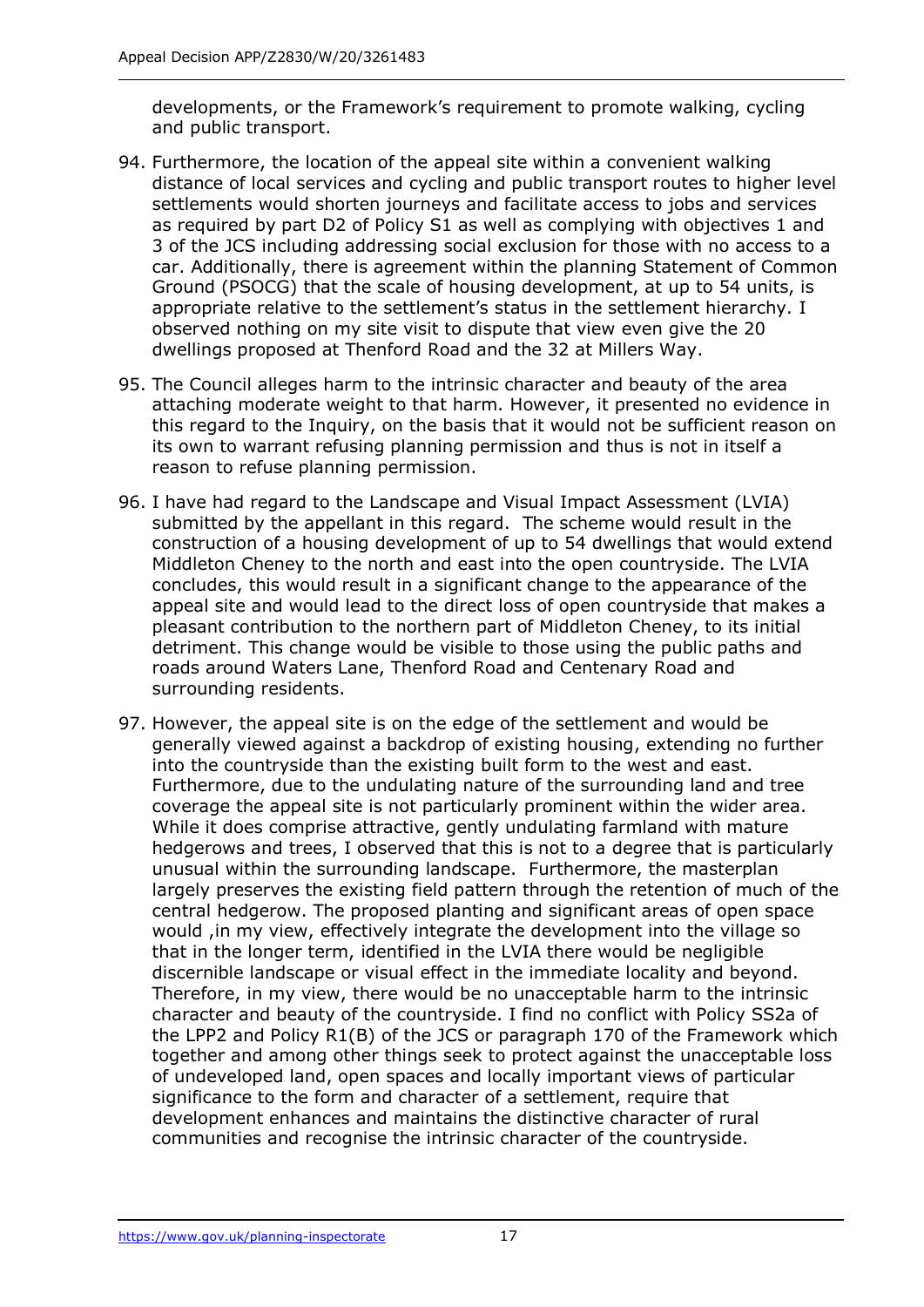98. Nevertheless, as the appeal site is outside of the settlement confines of Middleton Cheney and in as much as the housing requirement for rural areas has been exceeded the proposal is contrary to policies S1 and R1 of the JCS and SS1 and LH1 of the LPP2.

## **Other Matters**

- 99. The appeal site comprises 0.7ha of Grade 2 agricultural land with the remainder being Grade 3b. The Framework identifies the best and most versatile agricultural land as land in Grades 1, 2 and 3a of the Agricultural Land Classification. The Council considers that the loss of the Grade 2 agricultural land, in particular, would have a harmful impact which, although not a reason for refusal, should be weighed in the planning balance.
- 100. The small piece of land which is Grade 2 is located immediately adjacent to the settlement edge and is on sloping land. Part is also adjacent to a tree belt on Thenford Road.
- 101. The Framework makes little distinction between the grades within the overall BMV classification, other than at Footnote 53 where it states that "where significant development of agricultural land is demonstrated to be necessary, areas of poorer quality should be preferred to those of higher quality".
- 102. I appreciate that there is no definition of significant, in this context, within the Framework. However, given the very small amount of land classified as Grade 2 on the appeal site then the harm caused by its loss, and the conflict with Policy SS2, would be very limited, particularly given its location and particular constraints.
- 103. The appellant has submitted a Transport Statement (TS) as part of the appeal. Concerns have been raised regarding the adequacy of the TS given that there were road closures at the time of the survey, and it is considered that it does not appropriately take account of the traffic impact northbound along Waters Lane.
- 104. The appellant confirms that the data collected, when Waters Lane to the north was closed, was used only for context with the 85<sup>th</sup> percentile speed data used to inform the visibility splay requirements. A further count was undertaken in December 2019 when the road was fully open, and this informed the baseline traffic data for the junction assessment of Waters Lane/Main Road. The Highway Authority raised no objections with that approach.
- 105. I saw at my site visit that the road to the north of the appeal site is a relatively narrow country lane with no footway. There were a number of people walking along it and I have no reason to doubt the Parish Council's assertion that it forms part of a popular circular pedestrian route to the north of the village linking into PROW.
- 106. Although the TS did not focus on impacts on that part of Waters Lane to the north of the appeal site, this was for good reason. Using the traffic generation figures it was found that there would be a total of some 38 traffic movements during the day, with 5 in the morning peak period and 4 in the evening peak period that would travel north along Waters Lane. This would be a very limited increase in traffic using the road and the junction with the B4525. The record of personal injury collisions at this junction provided by Northamptonshire County Council identified no recorded collisions within 20 metres of the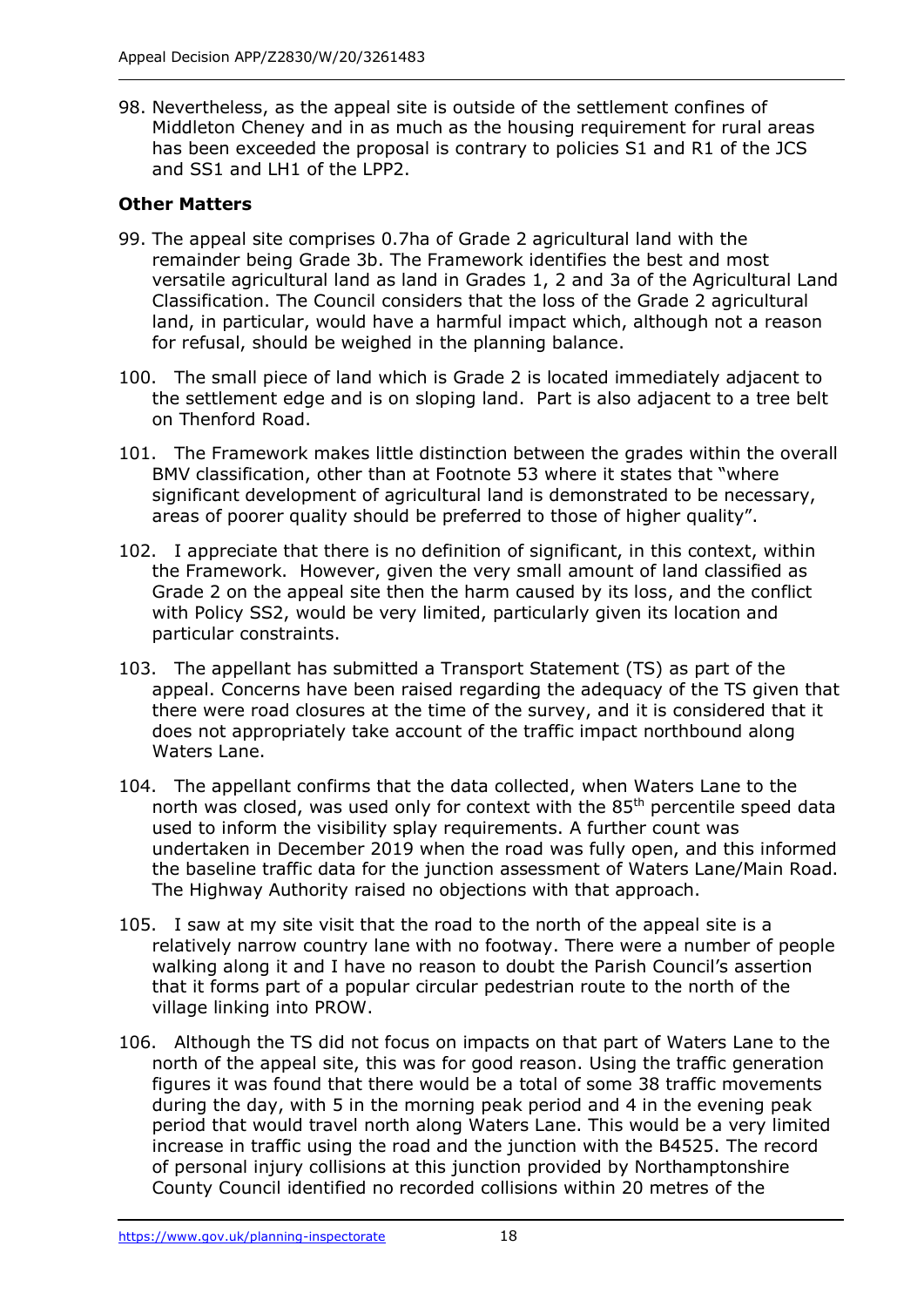junction, with only one being recorded in 2017 from other publicly available information. Such information does not suggest a dangerous junction. In that context, coupled with the likely very low increase in traffic, and the relatively good visibility along the road, I am content that the development proposed would not cause material harm in terms of highway safety, a view shared by the Highway Authority.

# **Planning Obligation**

- 107. Policy INF1 of the LPP2 expects that new development will provide for the necessary infrastructure requirements and affordable housing obligations arising from the proposal. The S106 secures the provision of 50% of the housing as affordable units in accordance with policy LH8 of the LPP2, which requires that proposals for 10 or more dwellings should achieve 50% affordable dwellings in the rural areas.
- 108. The obligation to provide open space on the site, including the provision of a children's play area, complies with the standards set out in the LPP2 and applies to all new housing developments on sites of eleven or more dwellings. This is in accordance with the Framework's recognition that high quality open spaces and opportunities for sport and physical activity are important to the health and well-being of communities. The agreement also includes the requirement to pay a contribution to maintain these areas in accordance with details in the document Planning for the Future of Open Space, Sport and Recreation in West Northamptonshire (POSWN). A financial contribution to offsite playing fields is secured in accordance with the playing pitch strategy in the POSWN. The strategy identifies that the Middleton Cheney Playing Field has no spare capacity for football and that cricket facilities are over-used across the week. The study recommends enhancing the facilities to increase capacity for cricket whilst retaining football. The costs of provision and maintenance are all set out in the Council's Developer Contributions Supplementary Planning Document 2010( SPD).
- 109. The LLP2 contains standards for the provision of allotments. The allotments in Middleton Cheney currently fall below that level of provision. The S106 therefore secures the payment of a contribution towards off-site provision or enhancement of allotments, to accommodate increased demand as a consequence of the appeal scheme, in accordance with costs set out in the POSWN.
- 110. The S106 secures the provision of two bus shelters serving existing bus stops on Main Road together with bus stop poles with integral timetable cases, flags and real time displays and a commuted sum for their maintenance. This together with the provision of a 28 day travel card for each dwelling are measures that accord with Policy S10 of the JCS and paragraph 102c of the Framework which together seek to promote public transport use. Given the location of the development, then it would be necessary to improve access to public transport for future occupiers to access larger settlements.
- 111. The evidence before me shows that there is an immediate and sustained need for primary education and early years provision in the vicinity of the appeal site and it is accepted that the proposed development would increase demand for places. The S106 makes provision for contributions towards early years and primary education facilities, to increase capacity at local facilities based on a standard formula. Although it is acknowledged that the secondary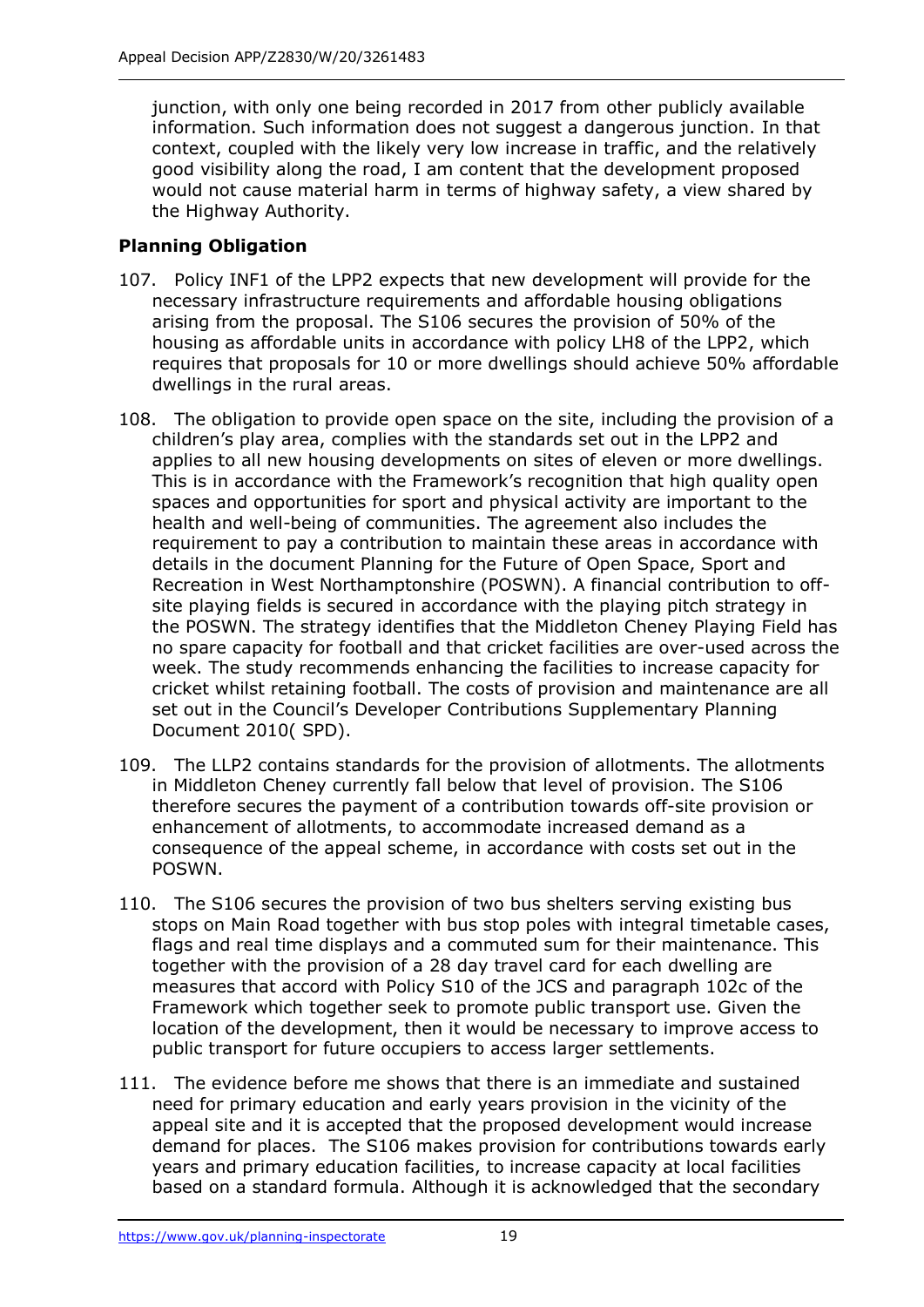school is also operating above an acceptable capacity threshold, it was confirmed by the Council at the Inquiry that this aspect would be funded through the Community Infrastructure Levy contribution.

- 112. A contribution to waste recycling is included to secure the provision of wheeled bins for each dwelling. It is necessary to ensure that each dwelling has appropriate means of disposing of waste.
- 113. A contribution towards the costs of upgrading and improving the PROW AU15 to accommodate the rise in population and consequent increase in use of the footpaths is also included and improve the surface of the footpath to facilitate it as a convenient walking route to the secondary school and local facilities.
- 114. A contribution is secured towards improvements to library provision in the village based on a standard formula and standard for provision prepared by the Museums Libraries and Archives Council.
- 115. The Care Commissioning Group has confirmed that there would not be sufficient capacity in the local primary healthcare system to absorb the anticipated increase in demand caused by the increased population from the proposed development. The S106 therefore necessarily secures a contribution based on the cost of future provision of new surgery projects.
- 116. The obligation in the agreement to secure an application for a Traffic Regulation Order to cover the relocation of the 30mph speed limit on Waters Lane is necessary to ensure works can proceed to protect highway safety.
- 117. The S106 includes the offer of additional garden land to neighbouring properties and also to agree what would happen to the land if it were not required by the adjacent occupiers. However, planning obligations should only be accepted where, among other things, they are necessary to make the development acceptable in planning terms. Whilst the arrangement proposed may be desirable for adjoining occupiers, I am not persuaded that it meets the test of necessity, not least since if the 'offer' is not taken up, the land could be put to some other use. On that basis, in the light of current legislation and guidance, it would be unlawful to take the arrangement into account. Accordingly, the respective obligation carries no positive weight in favour of the development proposed.
- 118. An obligation regarding the payment of a contribution towards the monitoring of the provisions of the individual obligations is in accordance with the guidance in the PPG $^{19}$ . The sum involved is in accordance with the requirements in the SPD and is based on the amount of contributions in the agreement. There are a number of contributions, with different trigger points and therefore, I am satisfied that the costs are proportionate and reasonable and reflect the actual cost of monitoring.
- 119. Therefore, based on the evidence before me, these obligations are necessary, and meet the statutory tests contained in Regulation 122 of the CIL, and the requirements of paragraph 56 of the Framework.

<sup>19</sup> 036 Reference ID: 23b-036-20190901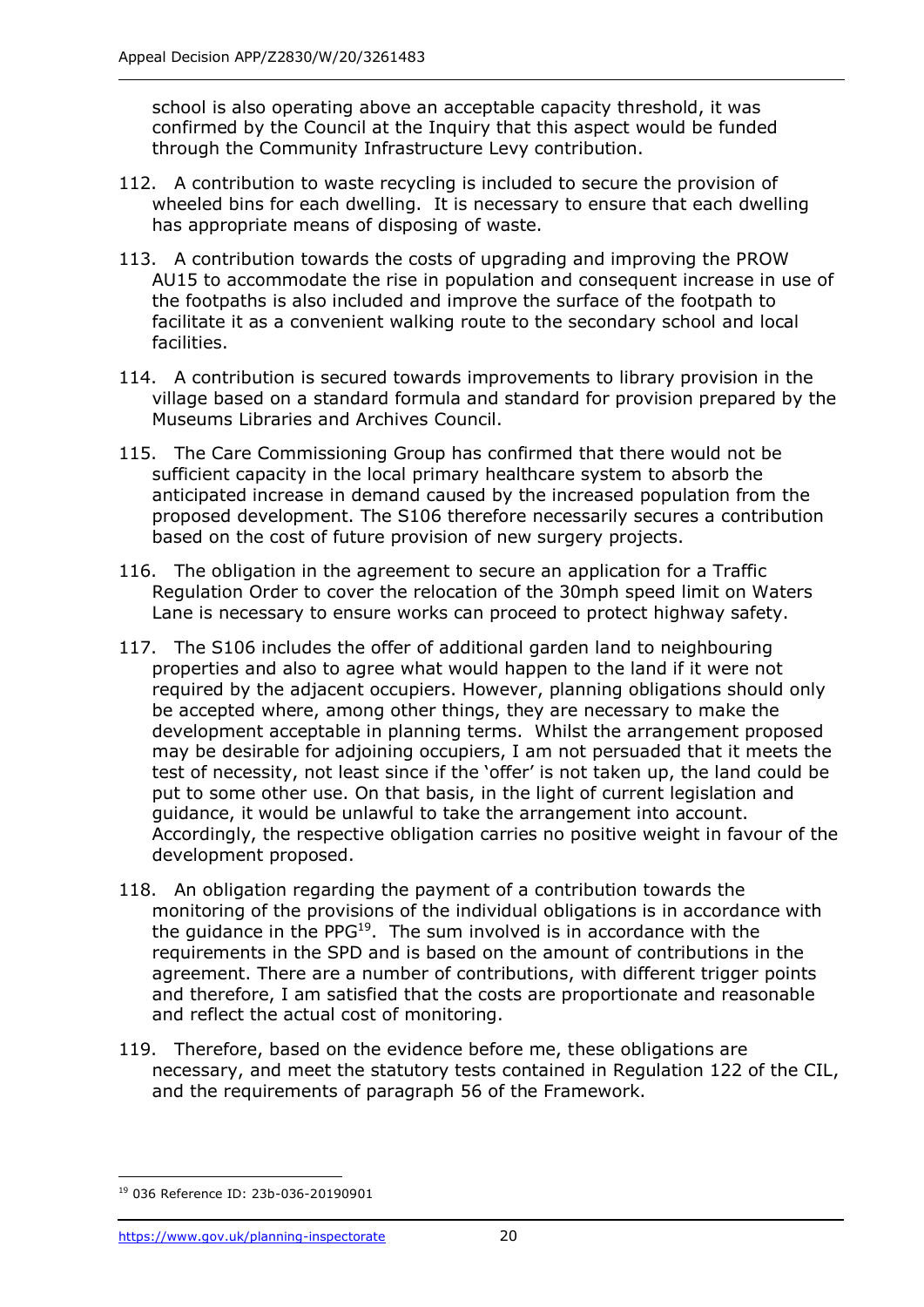## **Planning Balance**

- 120. I have found that the Council can demonstrate a five year housing land supply. I have also found that the proposal would conflict with Policies S1, R1 of the JCS and policies SS1, SS2 and LH1 of the LPP2 which brings it into conflict with the development plan as a whole. I am mindful in this regard that the Framework recognises that the planning system should be genuinely plan led and particularly so in this case, as the LPP2 was only adopted in 2020. However, whilst the appeal site was actively pursued, albeit unsuccessfully, as an allocation within that Plan the Inspector's report for LPP2 makes it clear that it would not be dealing with housing numbers or allocations: those would be a matter for a review of the JCS that has already started.
- 121. In light of the above, the appeal falls to be determined in accordance with the development plan unless material considerations indicate otherwise.
- 122. The proposal would provide a total of 27 affordable houses, secured through the S106 agreement. Since the start of the JCS plan period the Council has only delivered about 51% of its affordable housing needs. In a detailed response regarding affordable housing, the strategic housing team (SHT) suggest that at that time (June 2020) there were 24 households on the council's housing register seeking socially rented houses of whom 8 had a local connection to the Parish. By January 2021 that had fallen to 19 of whom 6 have a local connection to the Parish. The Housing Register is though, a living document and will change over time. As well it only records households requiring rented accommodation. There is no evidence regarding need for shared ownership and the appeal scheme would provide a significant proportion of such accommodation. The appellants Affordable Housing Statement identifies Middleton Cheney as being within the least affordable area in SNC and the Council's own Housing Strategy states that home ownership is out of reach for households on low or average incomes. This was not notably challenged by the Council.
- 123. I appreciate the SHTs caution regarding oversaturating particular areas of the District with affordable housing. Moreover, South Northamptonshire is a large District and it is important that affordable housing is delivered where it is needed. However, the fact remains that on a District wide basis there has been a substantial under provision of affordable housing, with some households having to wait over a year for a home. These are households in need now and thus the provision of 27 affordable homes in an accessible location is a consideration that attracts significant weight in this case. Both parties agree therefore that the affordable housing provision secured should be given significant weight in this case.
- 124. While I have found that the Council is able to demonstrate a five year housing land supply, this is not a cap on development. I have already found that Middleton Cheney is an accessible location for the amount of development proposed, even taking account of that proposed at Millers Way, and that in the associated appeal at Thenford Road. The Council produced one Secretary of State decision<sup>20</sup> where he gave less than significant weight to the provision of market housing and that was due to the Council being able to demonstrate a five year housing land supply and that only a proportion of the housing would be completed in five years. Even then, the weight was only reduced to modest.

<sup>20</sup> APP/C1570/A/14/2213025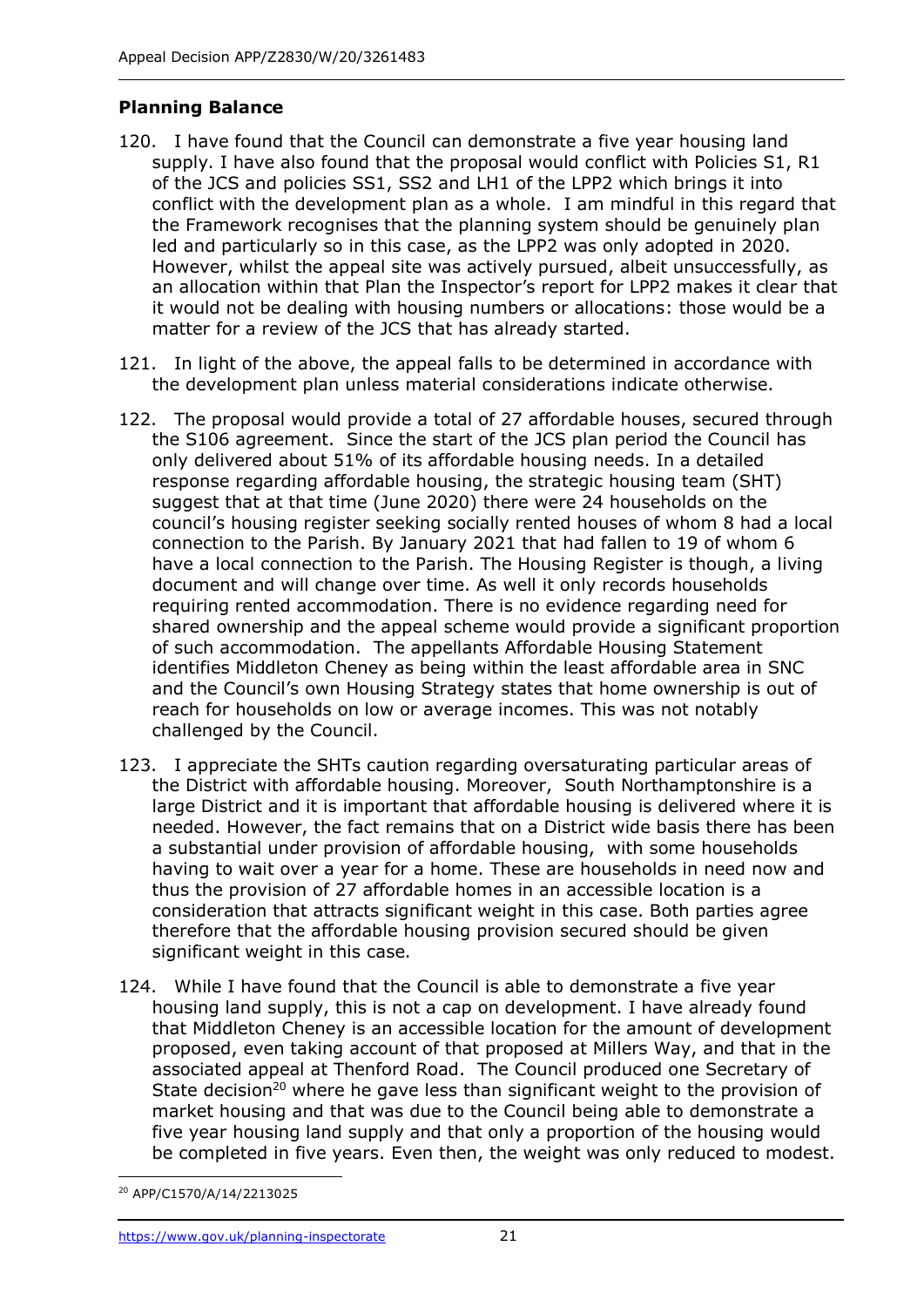There is no dispute here that the 54 houses could come forward within the next five years. The Council also submitted a further appeal decision, where the Inspector gave limited weight to market housing. However, in that instance the Inspector refers to the healthy five year supply of 6.67 years. That is not the case here. Although I have found it to be 5.14 years that is an exceedance of just 53 dwellings. Therefore, I give appreciable weight to the provision of market housing in this accessible location at this time.

- 125. Although there would be some loss of hedgerow to facilitate the proposed access to the development, overall there would be some biodiversity improvement through the introduction of landscaping and ecological features giving a minimum 10.4% improvement. I give this limited weight.
- 126. The appeal scheme would deliver in excess of the required amount of public open space. While, based on the indicative masterplan that element would be provided mainly at the northern edge of the appeal site, it would link into an existing public footpath network, which I saw at my site visit is particularly well used. I see no reason therefore why its location would prohibit local residents using it and therefore give it moderate weight.
- 127. Improvements to the public right of way which would improve access to the local school and shops, together with the provision of bus shelters and improved technology at the local bus stops, while mitigating the impacts of the development would also be of benefit for existing residents which would attract limited weight.
- 128. The development would deliver economic benefits both during construction and after from the increased spend in the local economy. There is limited evidence though to suggest or quantify the level of that economic benefit. I therefore give it limited weight.
- 129. Increased Council Tax receipts are mentioned as a benefit. However, since the development would result in a corresponding increase in demand on local services etc, that is not a consideration to which I attach positive weight.
- 130. In addition, reference is made to income for the Council from the New Homes Bonus as a benefit. Section 70(2) of the Town and Country Planning Act 1990 (as amended) provides that a local planning authority must have regard to a local finance consideration as far as it is material. The New Homes Bonus payments recognise the efforts made by authorities to bring residential development forward. However, the PPG makes it clear that it would not be appropriate to make a decision based on the potential for the proposal to raise money for a local authority<sup>21</sup>. Accordingly, while the Bonus is a material consideration it is not one to which I attach positive weight.
- 131. I am of the view that the benefits outlined above are sufficient in this case, given the very site specific context of the scheme, and my finding that there would be no unacceptable harm to the intrinsic character and beauty of the countryside to outweigh the harm arising through the conflict with the development plan. On that basis, I find no conflict with the Framework when assessed overall and I conclude, on balance, that the scheme can be considered as sustainable development and that the appeal should succeed.

<sup>21</sup> ID 21b-011-20140612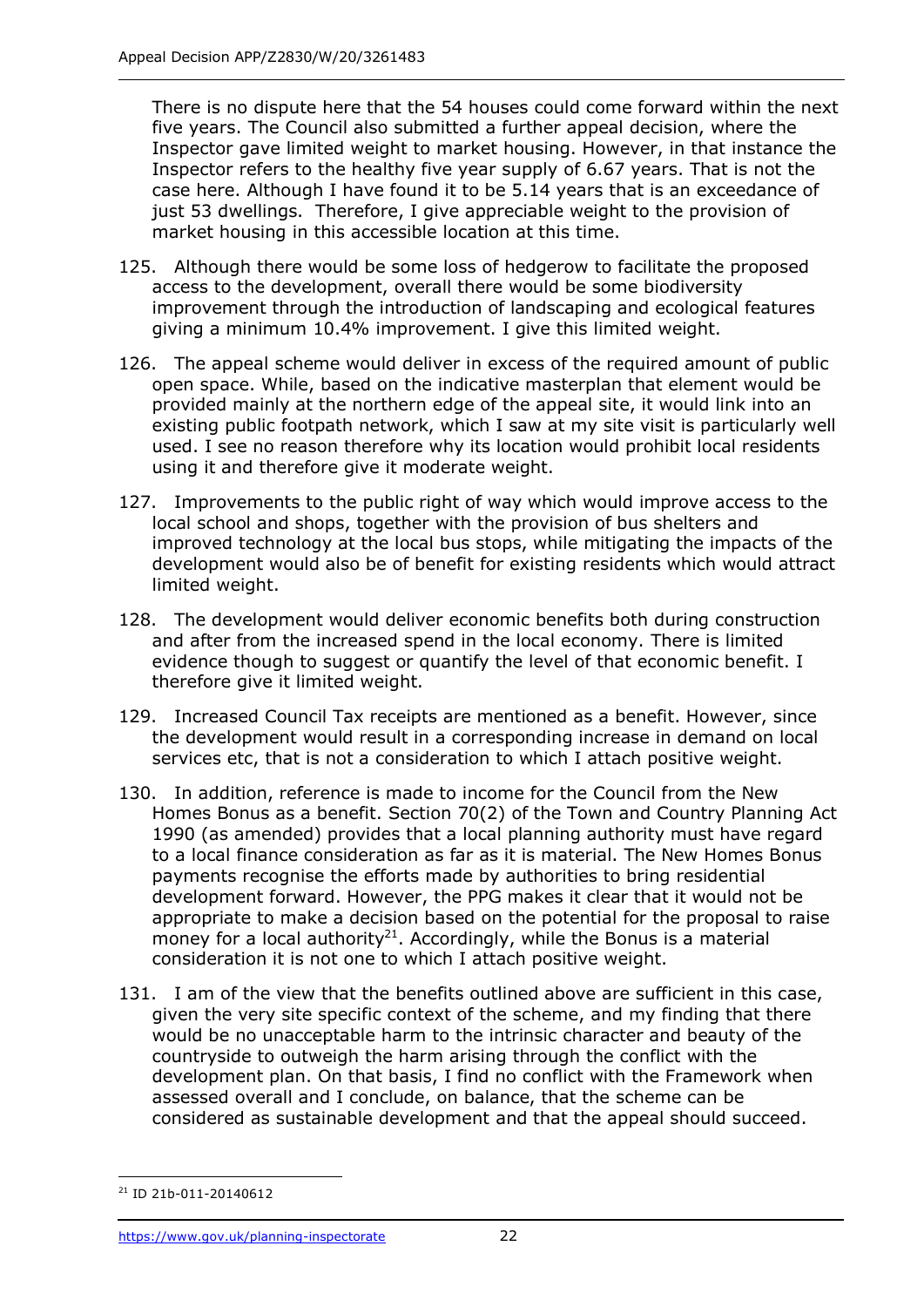132. I understand the Council's concern regarding the cumulative impacts of allowing small scale developments on the edge of rural settlements and the impact that would have on the adopted spatial strategy. I am mindful, in that regard, that in addition to the two appeals I heard at this Inquiry, there are five other current appeals regarding similar housing development on greenfield sites on the edge of village locations within the District. However, with the exception of the Thenford Road site considered at this Inquiry, there is no substantive evidence before me regarding those other sites. I have also been clear that this decision has been made having regard to the very site specific factors relating to this appeal.

# **Conditions**

- 133. I have had regard to the various planning conditions that have been suggested by the Council and considered them against the tests in the Framework and the advice in the PPG, making such amendments as necessary to comply with those documents.
- 134. In the interests of certainty, it is appropriate that there is a condition requiring that the development is carried out in accordance with the approved plans and that the reserved matters shall be in accordance with the development Parameters plan.
- Conditions regarding finished floor levels in relation to existing and proposed levels, the pumping stations and landscaping species and protection are necessary to protect the character and appearance of the area. Details of floor levels are required prior to work commencing on site as construction work may alter existing site levels.
- 136. Details of protection of existing hedgerows and trees on site are required prior to work commencing on site to ensure that the existing landscaping is protected from construction damage.
- 137. A condition requiring some dwellings to meet the accessibility standards set out in the Building Regulations is necessary to ensure that a proportion of the proposed dwellings are accessible and adaptable pursuant to Policy LH10 of LPP2.
- 138. Details of the disposal of surface water, the management of the system used, and a verification report are required to ensure that appropriate systems are in place and that the development does not cause flooding elsewhere.
- 139. Conditions regarding a construction management plan and working hours are necessary to protect existing and future residents' living conditions. The Construction Management Plan is required prior to work commencing on site to ensure that all construction activities are included. I have slightly amended requirement iii) regarding the routeing of construction traffic as I am not convinced it is lawful via a condition to remove the rights of drivers to use the public highway.
- 140. A condition requiring implementation of the mitigation and enhancement measures set out in the ecological appraisal are carried out, that site clearance is timed to avoid bird nesting season, an ecological survey and a landscape and ecology management plan are required to protect the ecology on the site and ensure that biodiversity on the site is improved.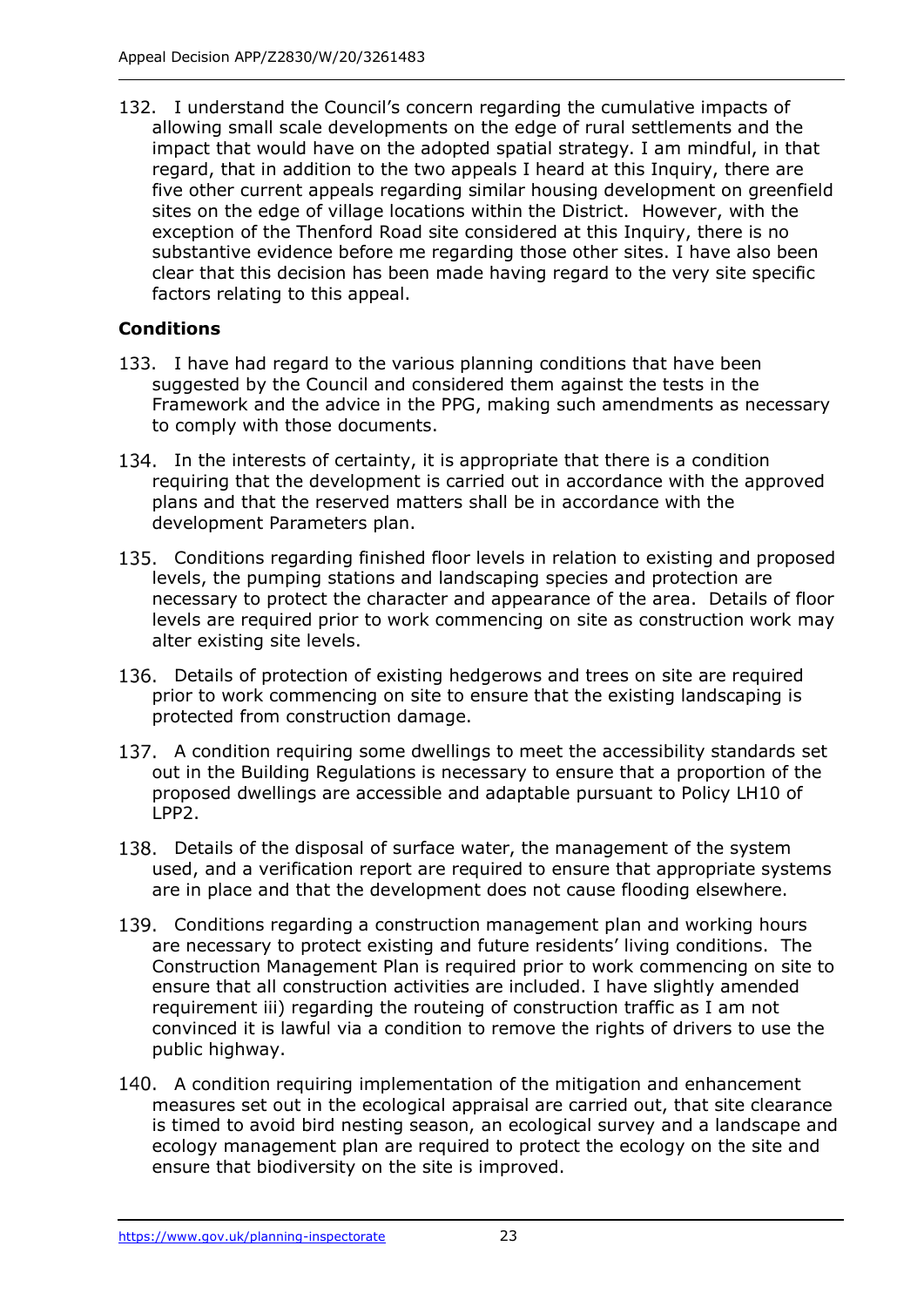- 141. Conditions 13, 14, 23 and 24 are required to protect highway safety. Conditions regarding contamination are necessary to ensure that satisfactory living conditions are provided for future occupiers of the development. Details of the highway network and works are required prior to development taking place to ensure the appropriate details can be satisfactorily delivered on site.
- 142. A condition regarding water efficiency and sustainable development measures in the construction of the homes are necessary to help deliver sustainable development and mitigate against climate change. The sustainable development measures are required prior to work commencing on site to ensure their satisfactory delivery during construction.
- 143. A condition requiring the submission of details for equipment for the public open space are necessary to improve the quality of those spaces.
- 144. A condition that 5% of the properties are bungalows is necessary given the significant demand for such properties.

*Zoe Raygen*

INSPECTOR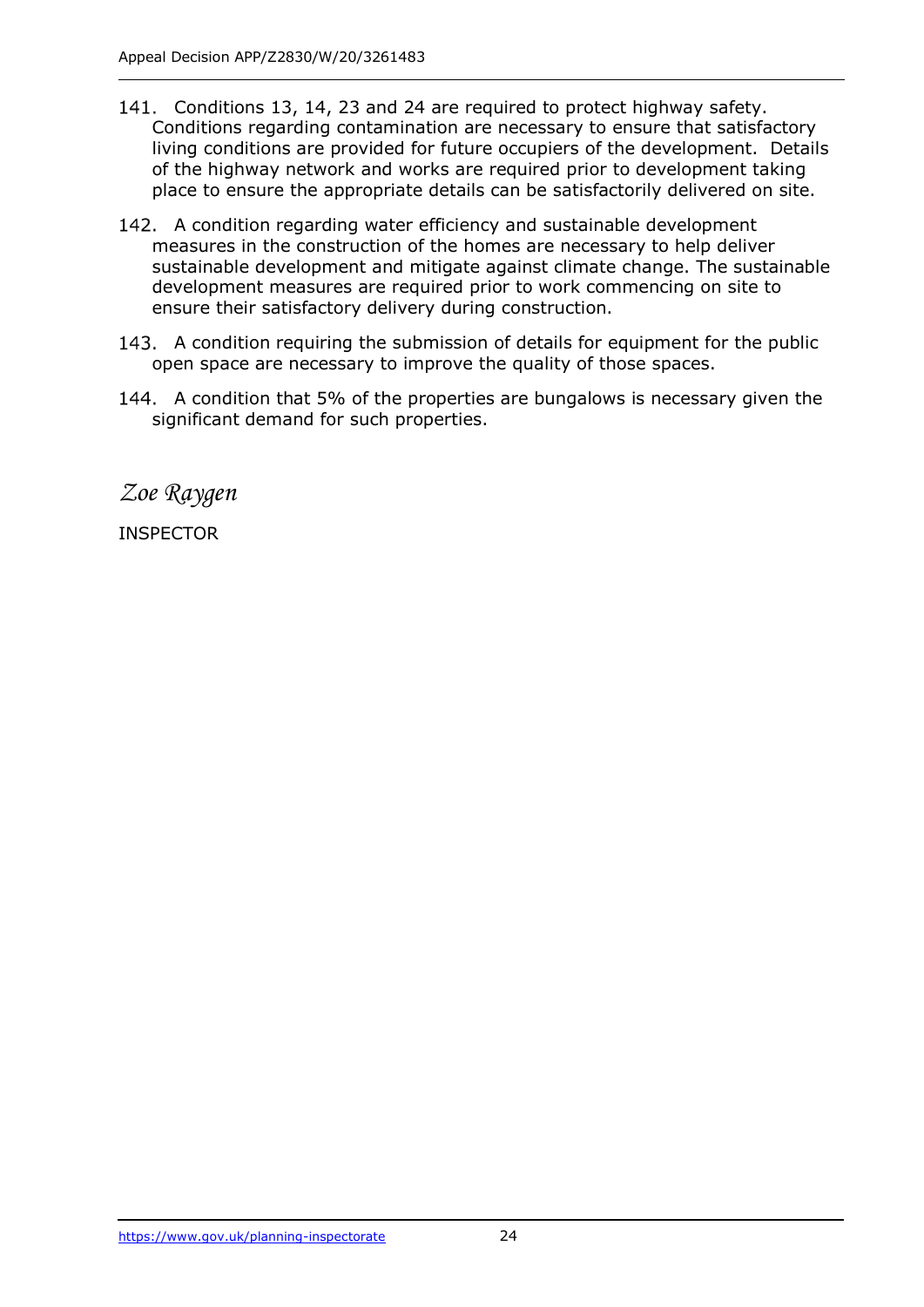#### **APPEARANCES**

#### **FOR THE LOCAL PLANNING AUTHORITY**

Hugh Flanagan of Counsel **Instructed by: South** Northamptonshire Council (SNC) He called: John Goodall **Associate Director**, DLP Planning Ltd Max Askew Managing Director, Askew Nelson Ltd Andrew Murphy **Director, Stansgate Planning** Consultants Ltd **FOR THE APPELLANT** Zack Simons of Counsel **Instructed by: Ed Barrett of** Catesby Estates plc He called: Jeff Richards Director and the Head of

#### **INTERESTED PERSONS**

Planning South West, Turley

Stacey Rawlings **Director, Roebuck Land and** Planning Ltd.

Councillor Burgess **Middleton Cheney, Parish** Council

Mr Buckley **Local resident** 

#### **DOCUMENTS SUBMITTED AT THE INQUIRY**

- 1 Opening on behalf of the appellants Catesby Strategic Land Limited
- 2 Opening on behalf of the appellants Manor Oak Homes
- 3 Opening on behalf of South Northamptonshire Council
- 4 Mr Buckley Statement regarding Waters Lane appeal
- 5 Bedford Local Plan representations
- 6 RTPI Code of Conduct
- 7 Secretary of State Decision letter
- 8 Email re SNC Developers Forum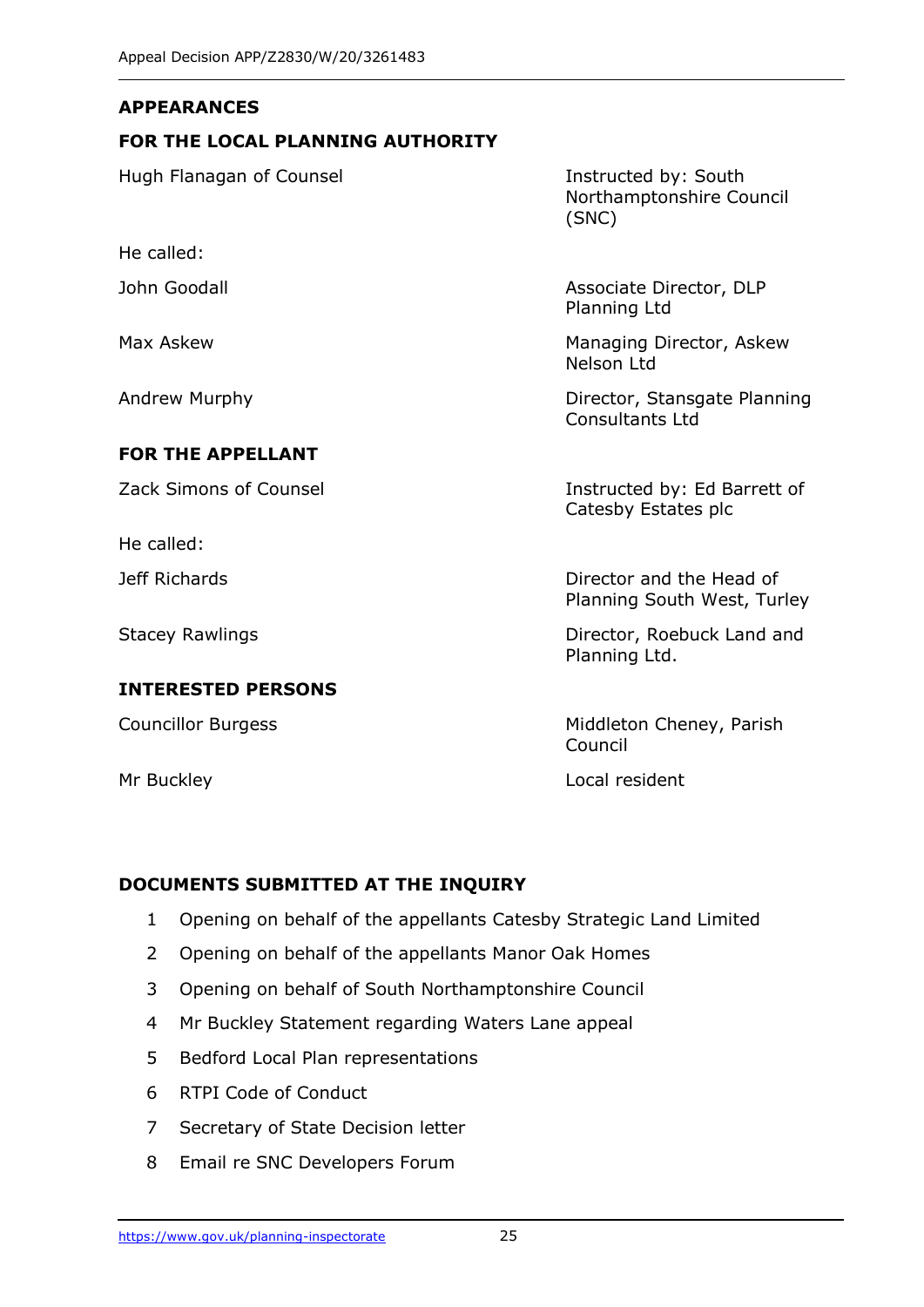- Site visit itinerary Thenford Road
- Email from Mr Buckley re Waters Lane dated 18 March 2021
- Site visit itinerary Waters Lane
- Errata note Statement of Common Ground Housing
- Note by appellants (both appeals) Housing
- Note by Council (both appeals) Housing
- Email from Mr Gentry re Thenford Road appeal
- Consultation response re drainage matters for Millers Way scheme
- Secretary of State Decision letter
- Appeal decision
- Council note regarding decisions and weight given to housing
- Mr Buckley closing statement Waters Lane
- *Edinburgh v Secretary of State for Scotland*, The Weekly Law Reports 31 October 1997
- *Regina (West Berkshire District Council and another) v Secretary of State for Communities and Local Government* [2016] EWCA Civ 441
- Agreed Note re Housing
- *CEG Land Promotions II Ltd v Secretary of State for Housing, Communities and Local Government* [2018] EWHC 1799 (Admin)
- Closing statement for the Council
- Closing statement for the appellant Catesby Strategic Land Limited
- Closing statement for the appellant Manor Oak Homes
- *Wainhomes (North-west) Limited v Secretary of State for Housing, Communities and Local Government and South Ribble Borough Council* [2020] EWHC 2294 (Admin)

## **DOCUMENTS SUBMITTED AFTER THE INQUIRY**

- A Section 106 Agreement Waters Lane Appeal
- B Section 106 Agreement Thenford Road appeal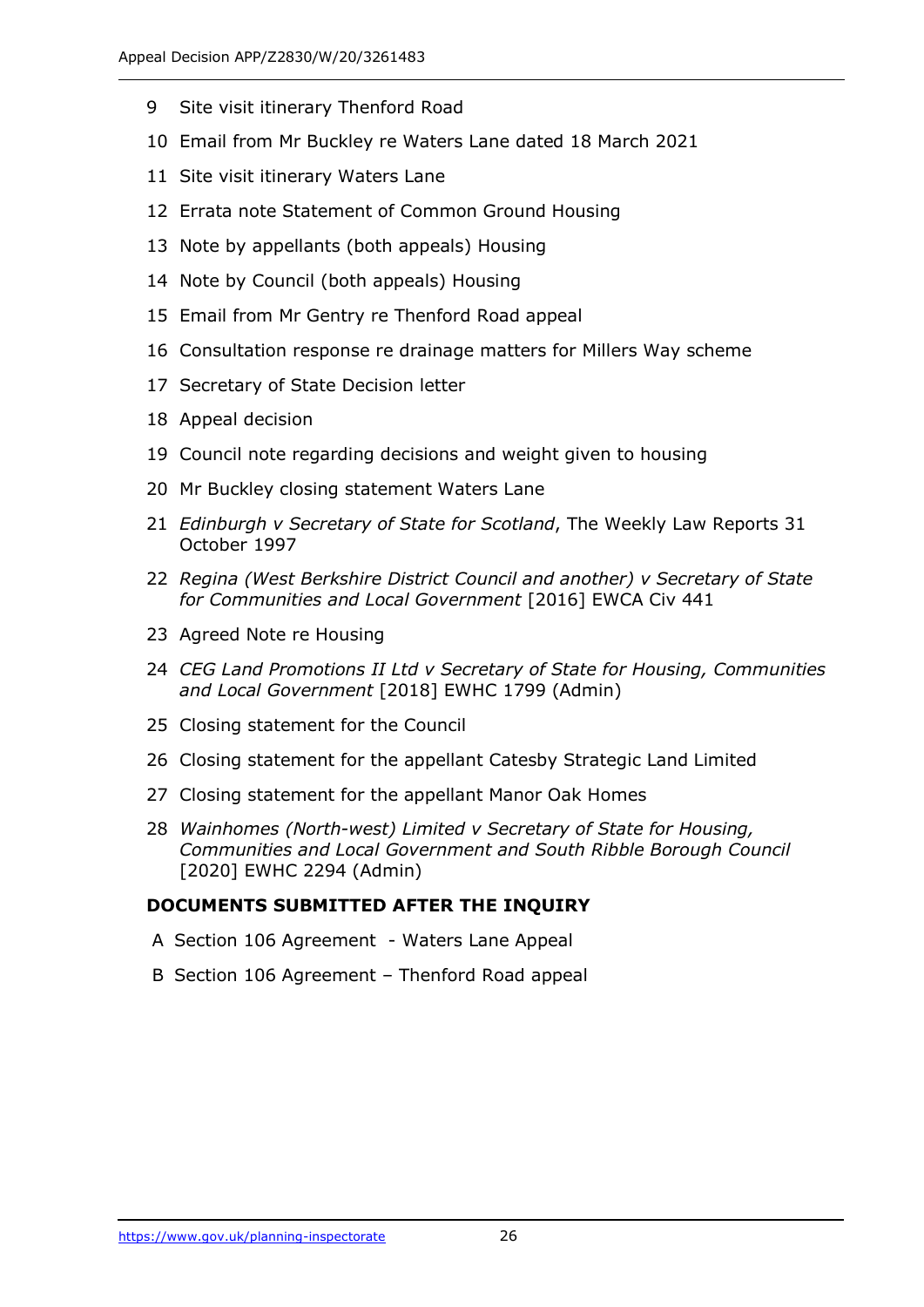## **Schedule of Conditions**

- 1) Application for approval of all the reserved matters shall be made to the Local Planning Authority before the expiration of three years from the date of this permission and the development hereby permitted shall be begun either before the expiration of five years from the date of this permission or before the expiration of two years from the date of approval of the last of the reserved matters to be approved whichever is the later.
- 2) The development shall not be carried out otherwise than in complete accordance with the approved plans and details unless a non-material or minor material amendment is approved by the Local Planning Authority under the Town and Country Planning (Development Management Procedure) (England) Order 2015 (as amended). The approved plans and details are:

Drg No CAT 114 1001 - Site Location Plan (February 2020) Drawing No. CAT 114 3503 - Development Parameters (June 2020). Drg No 21074-01 C - Proposed Site Access (received 3rd June 2020)

Drg No 21074-3 - Terminal Signs Relocation (received 3rd June 2020)

- 3) Details of the layout, scale, appearance and landscaping (hereafter referred to as 'the reserved matters') shall be submitted to and approved in writing by the Local Planning Authority before any development takes place and the development shall be carried out as approved. The reserved matters shall accord with Drawing No. CAT 114 3503 - Development Parameters (June 2020).
- 4) At least 5% of the dwellings hereby approved shall be bungalows.
- 5) 50% of the dwellings approved shall be constructed to meet the Optional accessibility standards set out in Part M of the Building Regulations (M4(2) Category 2 and M4(3) Category 3). For open market dwellings this means the following shall be achieved:
	- i) 50% of dwellings to M4(1) Category 1 (Mandatory); and
	- ii) 50% of dwellings to M4(2) Category 2.

For affordable dwellings the following shall be achieved:

Intermediate tenure dwellings:

- i) 50% of dwellings to M4(1) Category 1 (Mandatory); and
- ii) 50% of dwellings to M4(2) Category 2.

Rented dwellings:

- i) 50% to  $M4(1)$  Category 1 (mandatory);
- ii)  $40\%$  to M4(2) Category 2 and;
- iii) 10% to M4(3) Category 3.
- 6) The development hereby permitted shall be carried out in accordance with the recommendations, mitigation and enhancements set out in section 6 of the Ecological Appraisal (Report Ref: 1005596 EcoApp vf /JB/SS) by Aspect Ecology dated 12th February 2020 and Technical Briefing Note: Biodiversity Impact Assessment Using the DEFRA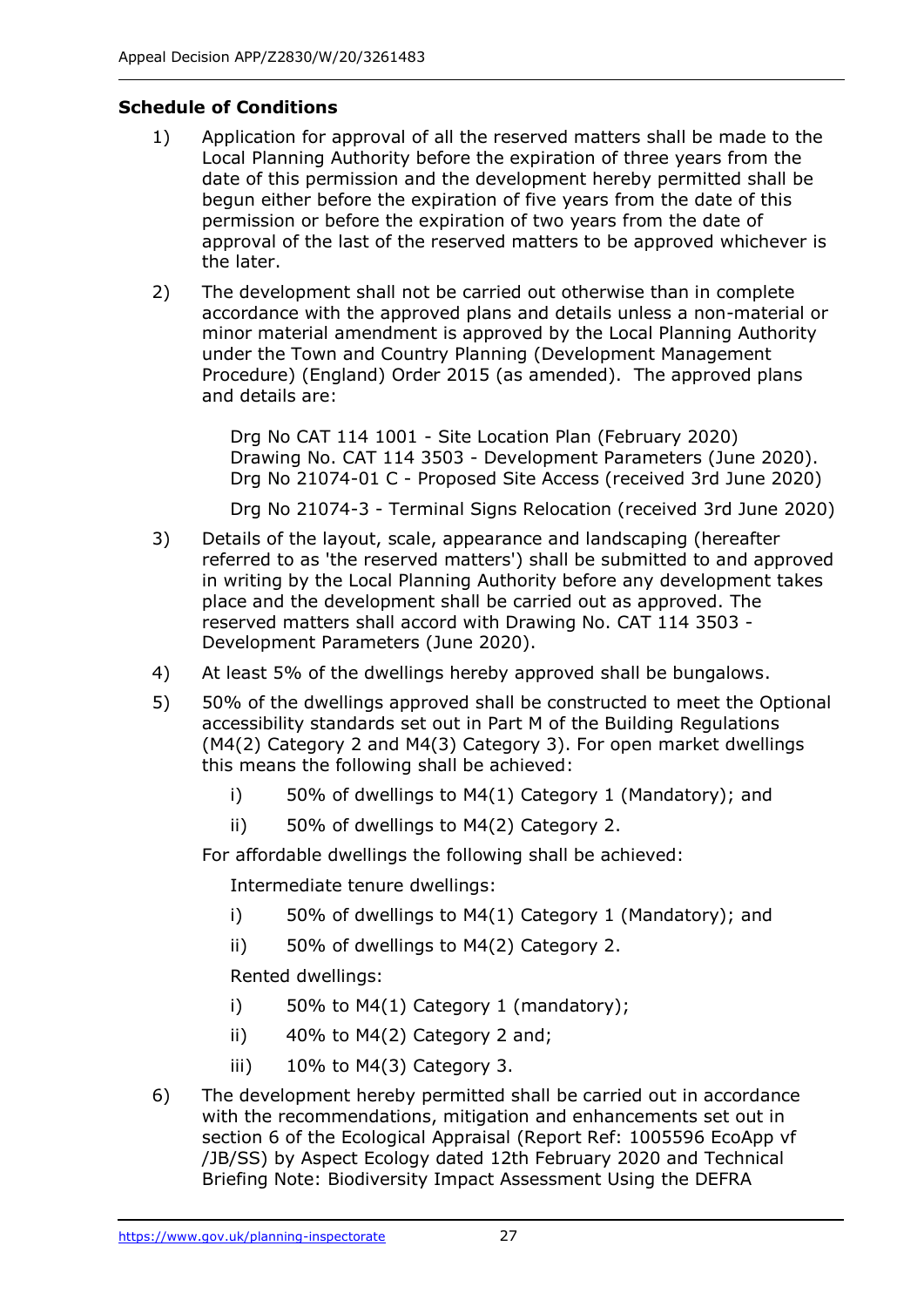Biodiversity Metric 2.0 Biodiversity Impact Assessment Calculator, by Aspect Ecology dated March 2020.

- 7) All dwellings hereby approved shall be designed to meet the optional higher water efficiency standard of 110 litres per person per day.
- 8) All species used in the landscaping and planting proposals associated with the development shall be native species of UK provenance.
- 9) All site clearance (including the removal of any vegetation or works to hedgerows) should be timed so as to avoid the bird nesting season, this being during the months of March until July inclusive.
- 10) No development shall take place until details of all finished floor levels in relation to existing and proposed site levels and to the adjacent buildings have been submitted to and approved in writing by the Local Planning Authority. The development hereby permitted shall be constructed in accordance with the approved levels.
- 11) No development shall take place including any works of demolition, ground works or vegetation clearance until a Construction Method Statement including a Construction Traffic Management Plan has been submitted to and approved in writing by the Local Planning Authority. The statement shall provide for at a minimum:
	- i) the parking of vehicles of site operatives and visitors;
	- ii) construction programme of works including site access arrangements;
	- iii) the erection and maintenance of signage at all vehicular exits from the construction site advising drivers of preferred approach and exit routes to the site;
	- iv) loading and unloading of plant and materials;
	- v) storage of plant and materials used in constructing the development;
	- vi) the erection and maintenance of security hoarding;
	- vii) measures to prevent the transfer of mud, gravel and any other loose materials from inside the site out onto the public highway including wheel washing facilities, road sweeping and carriageway cleansing;
	- viii) measures and/or Protocols to control and manage the emission of dust and dirt during construction;
	- ix) a scheme for recycling/ disposing of waste resulting from demolition and construction works;
	- x) full details of the days and hours of operation of the site including delivery, demolition and construction working hours; and
	- xi) the mitigation measures recommended at section 6 of the Ecological Appraisal (Report Ref: 1005596 EcoApp vf /JB/SS) by Aspect Ecology dated 12th February 2020 and Technical Briefing Note: Biodiversity Impact Assessment Using the DEFRA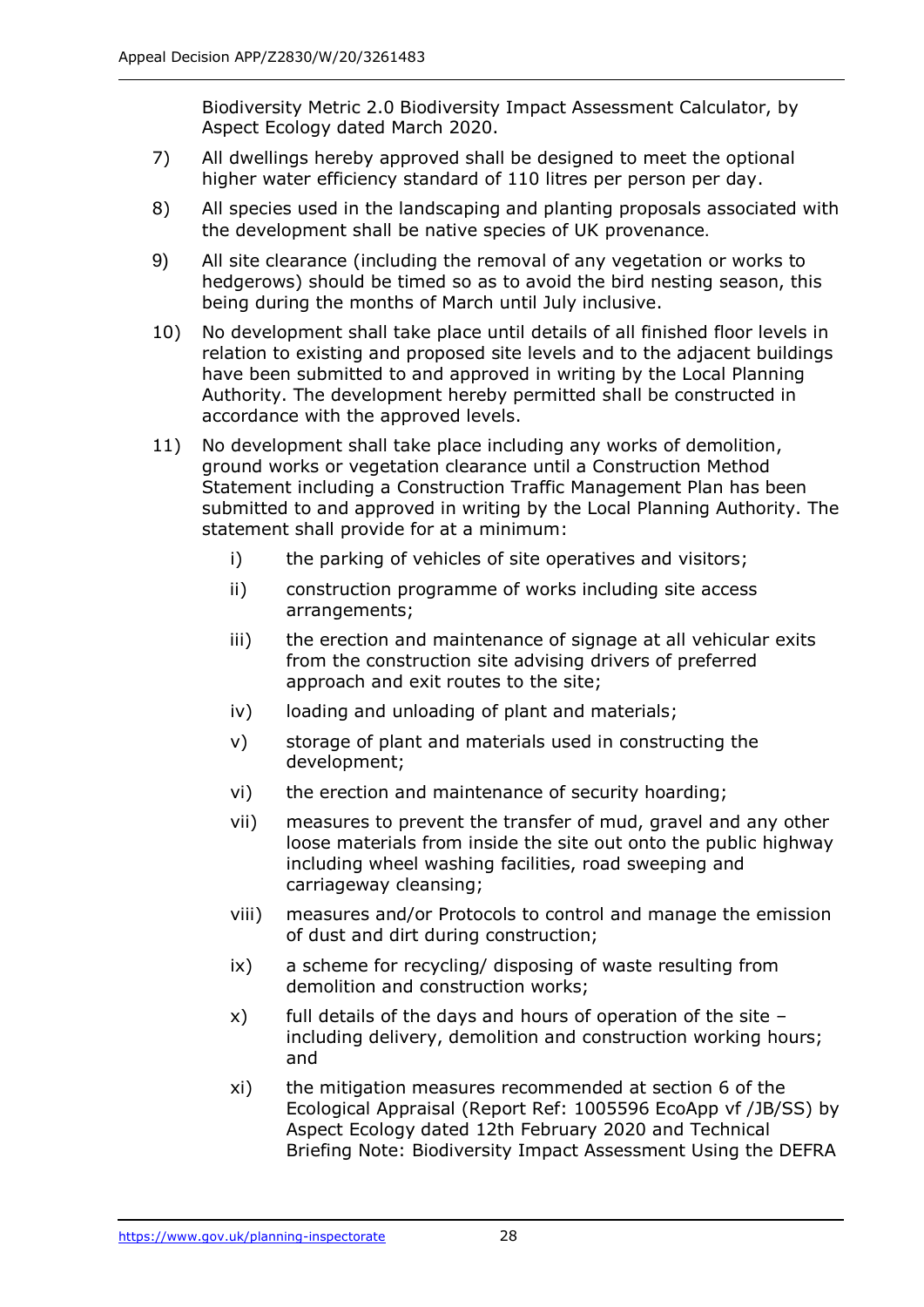Biodiversity Metric 2.0 Biodiversity Impact Assessment Calculator, by Aspect Ecology dated March 2020

The approved Construction Method Statement and Construction Traffic Management Plan shall be adhered to throughout the construction period for the development.

- 12) No development shall take place until details of all sustainable development measures to be taken in the construction of the homes hereby approved have been submitted to and approved in writing by the Local Planning Authority. The details to be submitted shall include but are not confined to:
	- i) high standards of sustainable design;
	- ii) improved environmental performance and energy efficiency;
	- iii) use of sustainably sourced materials;
	- iv) maximise use of energy needs from renewable or low carbon sources;
	- v) maximise resource demand and waste generation;
	- vi) maximise use of solar gain, passive heating and cooling, natural light and ventilation;
	- vii) maximise water efficiency.

Approved details shall be implemented on site prior to the occupation of each home and retained thereafter.

- 13) No development shall take place until a full set of engineering drawings detailing the proposed ground levels, access gradient, construction, materials, surfacing and drainage details of the proposed site access have been submitted to and approved in writing by the Local Planning Authority. The development shall thereafter be carried out fully in accordance with the approved details.
- 14) No development shall take place until details of the carriageway widening of Waters Lane and the new footways along the site frontage on Waters Lane as shown on the approved Drawing No 21074-01 Rev C have been submitted to and approved in writing by the Local Planning Authority. The approved works shall thereafter be provided before first occupation of any dwelling.
- 15) No part of the development hereby permitted shall take place until:
	- i) a comprehensive intrusive investigation in order to characterise the type, nature and extent of contamination present has been carried out;
	- ii) the risks to receptors and to inform the remediation strategy proposals have been documented as a report undertaken by a competent person and in accordance with DEFRA and the Environment Agency's 'Model Procedures for the Management of Land Contamination, CLR 11' and
	- iii) both (i) and (ii) above has been submitted to and approved in writing by the Local Planning Authority.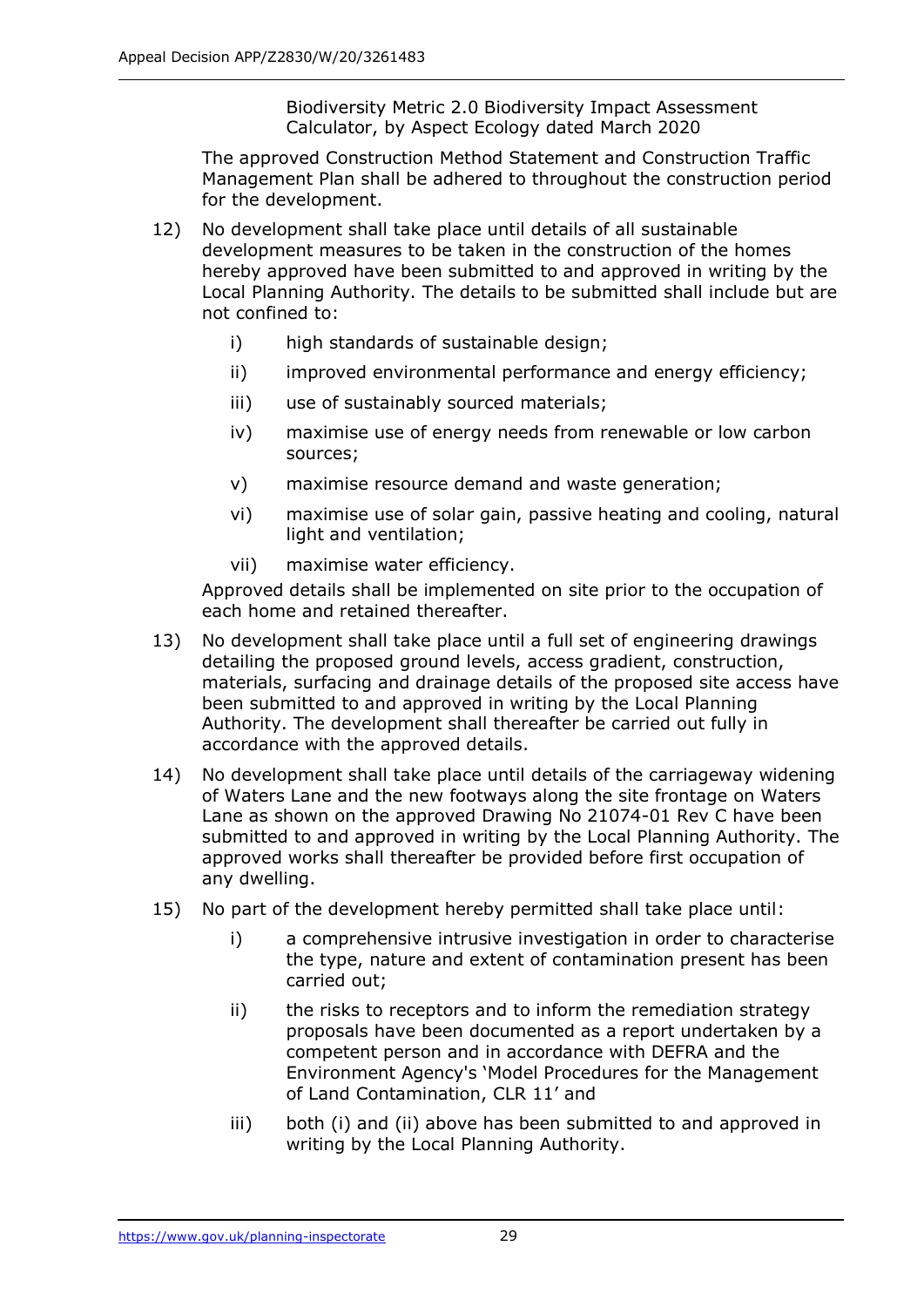- 16) If contamination is found pursuant to condition 15 above, prior to the commencement of the development hereby permitted, a scheme of remediation and/or monitoring to ensure the site is suitable for its proposed use shall be prepared by a competent person and in accordance with DEFRA and the Environment Agency's 'Model Procedures for the Management of Land Contamination, CLR 11' and submitted to and approved in writing by the Local Planning Authority. No development shall take place until the Local Planning Authority has given its written approval of the scheme of remediation and/or monitoring required by this condition.
- 17) No development shall take place until the existing tree(s) to be retained as shown on the approval of reserved matters have been protected in accordance with a Tree Protection Plan which shall have been previously submitted to and agreed in writing by the Local Planning Authority. The Tree Protection Plan shall accord with the principles of BS5837 and include details of proposed site levels, service routes and a protection inspection schedule. Any barriers shall be erected before any equipment, machinery or materials are brought onto the site for the purposes of development and shall be maintained until all equipment machinery and surplus material has been removed from the site. Nothing shall be stored or placed within the areas protected by any barriers erected in accordance with this condition and the ground levels within those areas shall not be altered, nor shall any excavations be made.
- 18) Prior to, and within two months of, the commencement of the development, the site shall be thoroughly checked by a suitably qualified ecologist to ensure that no protected species, which could be harmed by the development, have moved on to the site since the previous surveys were carried out. Should any protected species be found during this check, full details of mitigation measures to prevent their harm shall be submitted to and approved in writing by the Local Planning Authority. Thereafter the development shall be carried out in accordance with the approved mitigation scheme.
- 19) Before any above ground construction commences a surface water drainage scheme for the site, based on sustainable drainage principles and an assessment of the hydrological and hydro geological context of the development, shall be submitted to and approved in writing by the Local Planning Authority. The scheme shall subsequently be implemented in accordance with the approved details before the development is first occupied. The details of the scheme shall include:
	- i) Details (i.e. designs, diameters, invert and cover levels, gradients, dimensions and so on) of all elements of the proposed drainage system, to include pipes, inspection chambers, outfalls/inlets and attenuation basins;
	- ii) Details of the drainage system are to be accompanied by full and appropriately cross-referenced supporting calculations demonstrating that there is no surcharge in the system for the 1 in 1 year, no above ground flooding for the 1 in 30 year, and that any above-ground flooding for 1 in 100 year storm is limited to areas designated and safe to flood, away from sensitive infrastructure or buildings;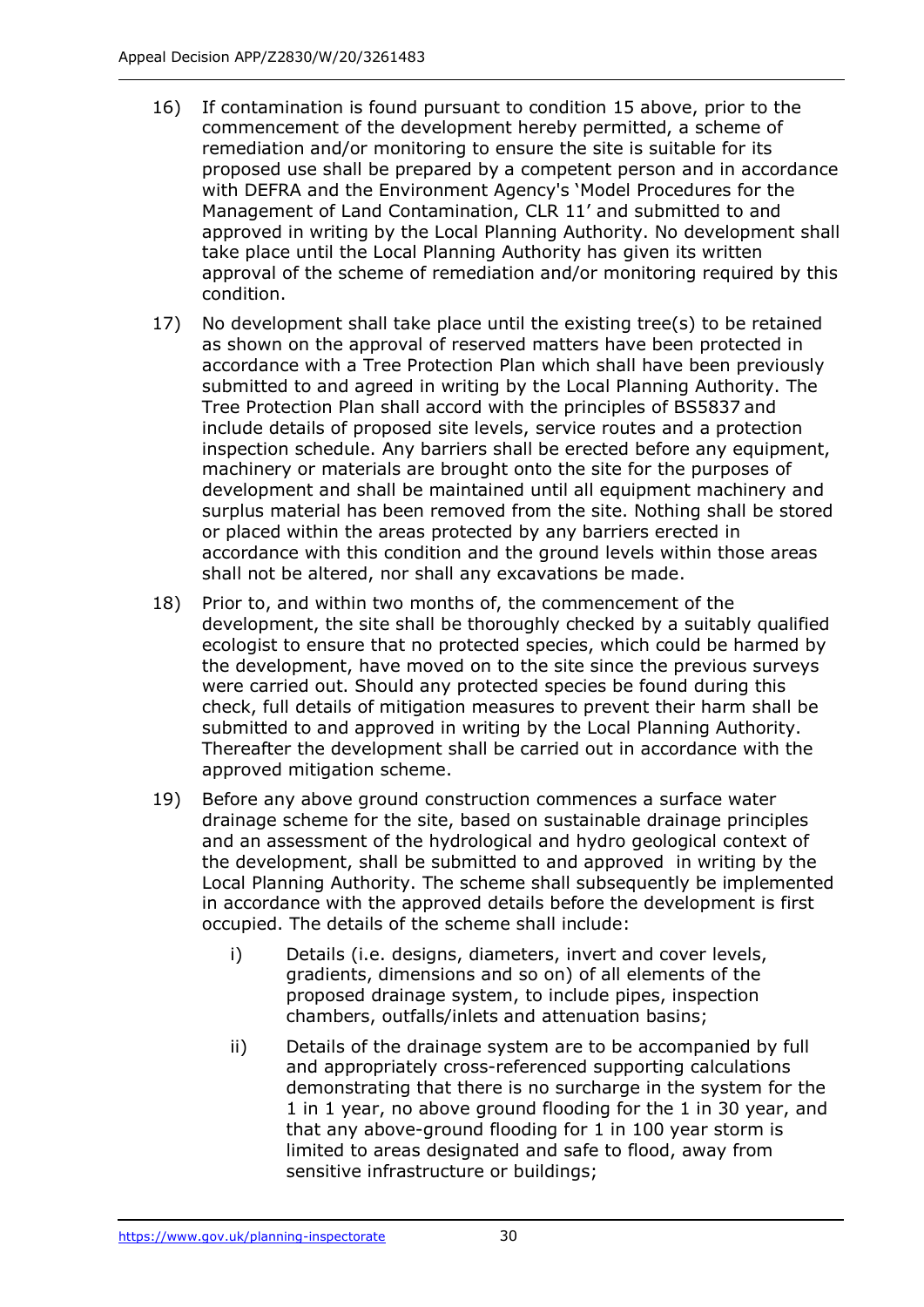- iii) Infiltration test results to BRE365; and
- iv) Cross sections of all control chambers (including site specific levels mAOD) and manufacturers' hydraulic curves for all hydrobrakes and any other flow control devices.
- 20) No above ground construction shall take place until a detailed scheme for the maintenance and upkeep of every element of the surface water drainage system proposed on the site has been submitted to and approved in writing by the Local Planning Authority and the maintenance plan shall be carried out in full thereafter. This scheme shall include details of any drainage elements that will require replacement within the lifetime of the proposed development.
- 21) The public open space within the site shall equipped with seating benches and litter bins (including dog litter bins) in accordance with details (to include a timetable for their installation) which have been previously submitted to and approved in writing by the Local Planning Authority.
- 22) If remedial works have been identified in condition 16 the development shall not be occupied until the remedial works have been carried out in accordance with the scheme approved under condition 16. A verification report that demonstrates the effectiveness of the remediation carried out must be submitted to and approved in writing by the Local Planning Authority.
- 23) Notwithstanding approved Drawing No 21074-01 Rev C prior to the first occupation of the proposed development inter- vehicular visibility splays of 2.4m from the carriageway edge along the centre of the access by a distance of 43m measured from the centre of the access along the carriageway edge shall be provided. Any features within or affecting the resultant triangular areas shall not exceed 0.6m above access/carriageway level. The land over which these splays fall must be either in the ownership of the developer, or the local highway authority; no third party owned land may fall within these splays.
- 24) No dwelling hereby approved shall be occupied until the Speed Limit Terminal Signs have been relocated in accordance with Drg No 21074-3 - (received 3rd June 2020).
- 25) No dwelling shall be occupied until a Verification Report for the installed surface water drainage system for the site based on the approved Flood Risk Assessment rev 2 ref AAC5596, dated 5th March 2020 prepared by RPS has been submitted in writing by a suitably qualified independent drainage engineer and approved by the Local Planning Authority. The details shall include:
	- i) Any departure from the agreed design is keeping with the approved principles;
	- ii) Any As-Built Drawings and accompanying photos;
	- iii) Results of any Performance testing undertaken as a part of the application process (if required / necessary);
	- iv) Copies of any Statutory Approvals, such as Land Drainage Consent for Discharges etc; and